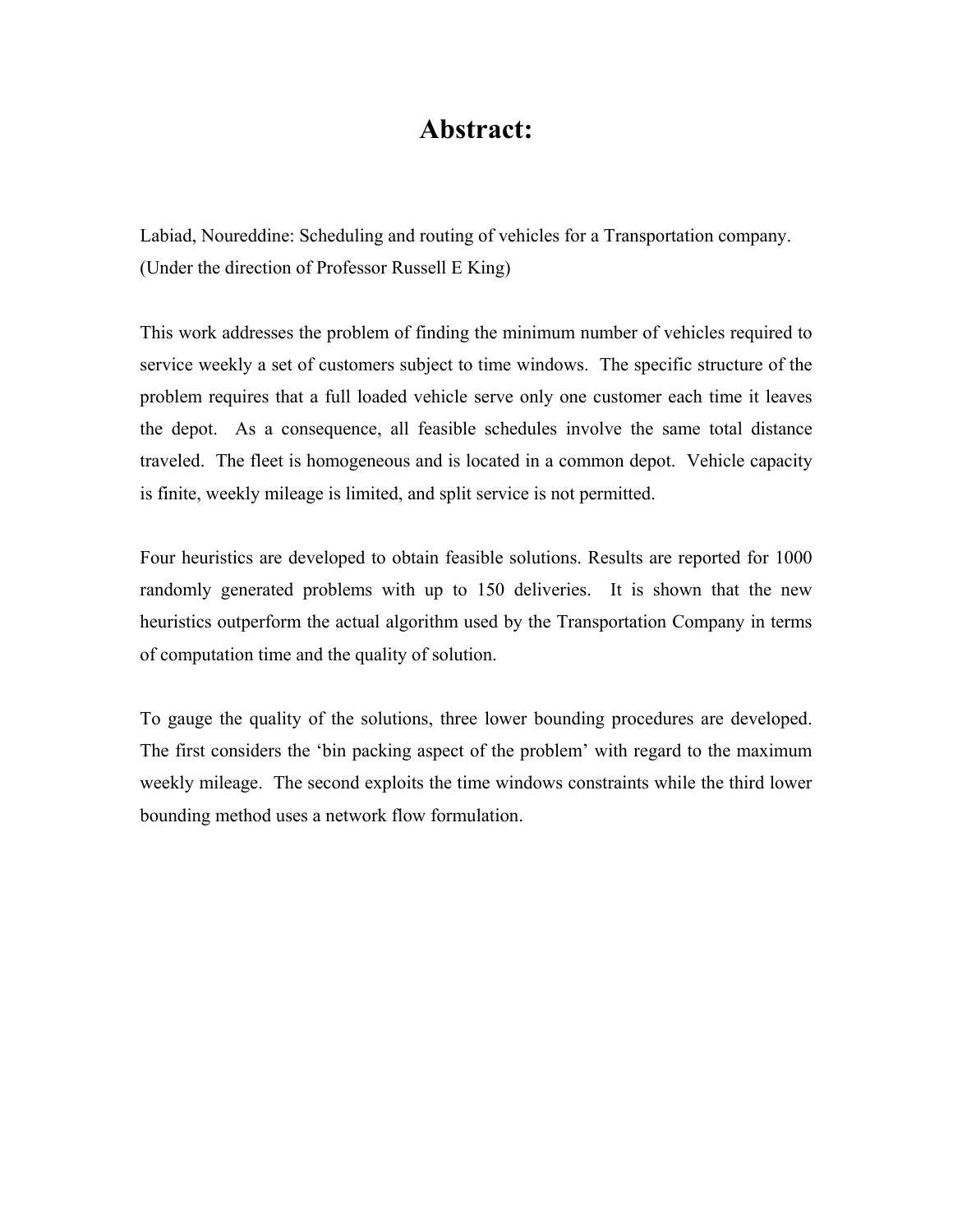# SCHEDULING AND ROUTING OF VEHICLES FOR A

# TRANSPORTATION COMPANY

By

### **NOUREDDINE LABIAD**

A thesis submitted to the Graduate Faculty of North Carolina State University in partial fulfillment of the requirements for the Degree of Master of Science

#### **INDUSTRIAL ENGINEERING**

Raleigh

2002

**APPROVED BY:** 

June E9

Chair of Advisory Committee

Co-Chair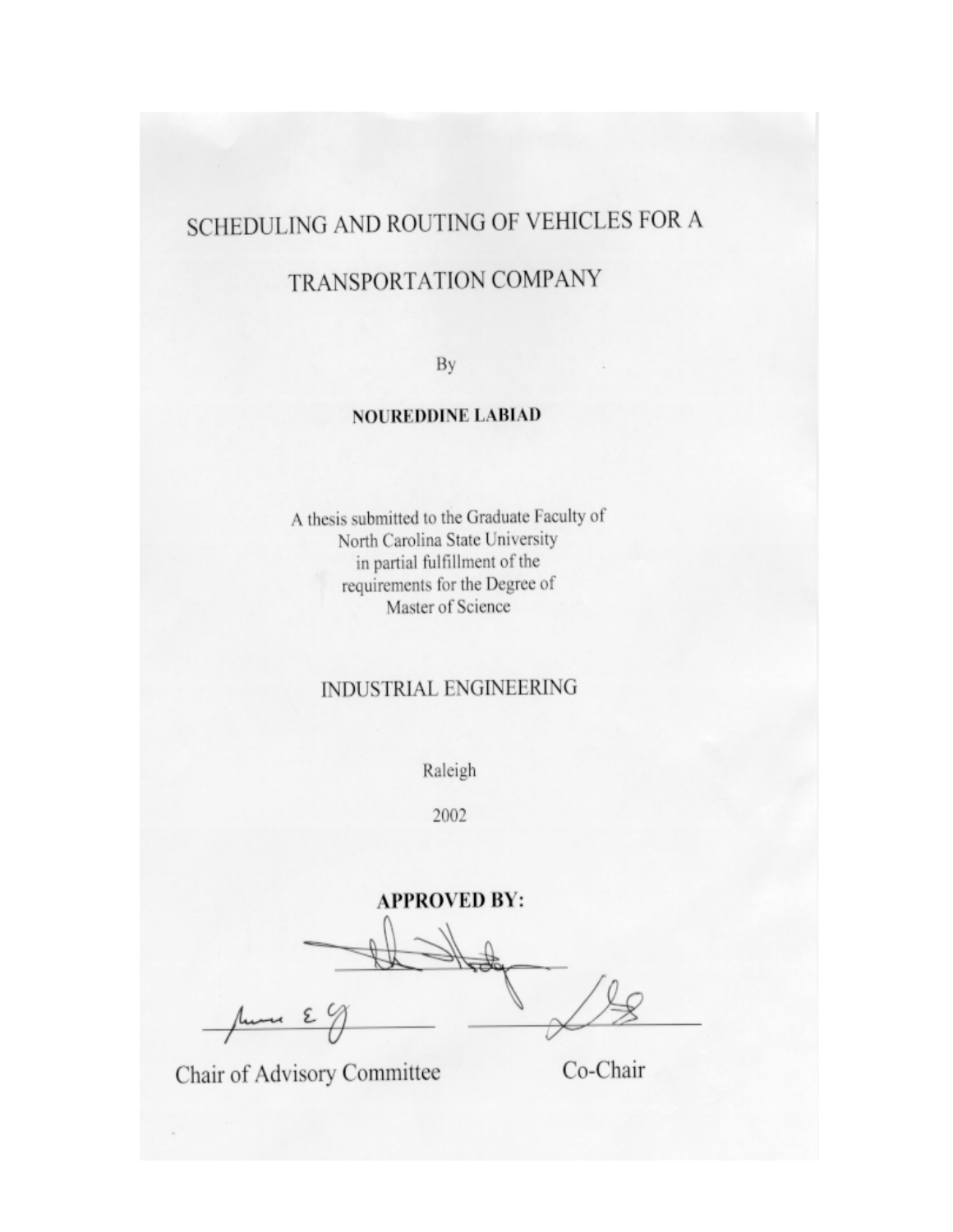# **Biography**

Noureddine Labiad was born on August 3<sup>rd</sup>, 1975 in Casablanca, Morocco. He completed his undergraduate degree in Electrical Engineering from Ecole Mohammadia des Ingénieurs, Rabat, Morocco.

Right after he graduated, he started his career at La Banque Centrale Populaire as a Business Analyst. After a working experience of 18 months, he joined the multinational Corporation Italcementi Group as a Project Engineer. This last experience grew up his interest in Production and Manufacturing Engineering and his will to pursue his graduate studies in this area.

In 2001, he joined North Carolina State University to pursue his Masters degree in Industrial Engineering. He worked as a Teaching Assistant and Research Assistant and was elected to the Honor Society of Phi Kappa Phi. During his studies he worked as Industrial Engineering intern with ABB Inc., Raleigh, NC.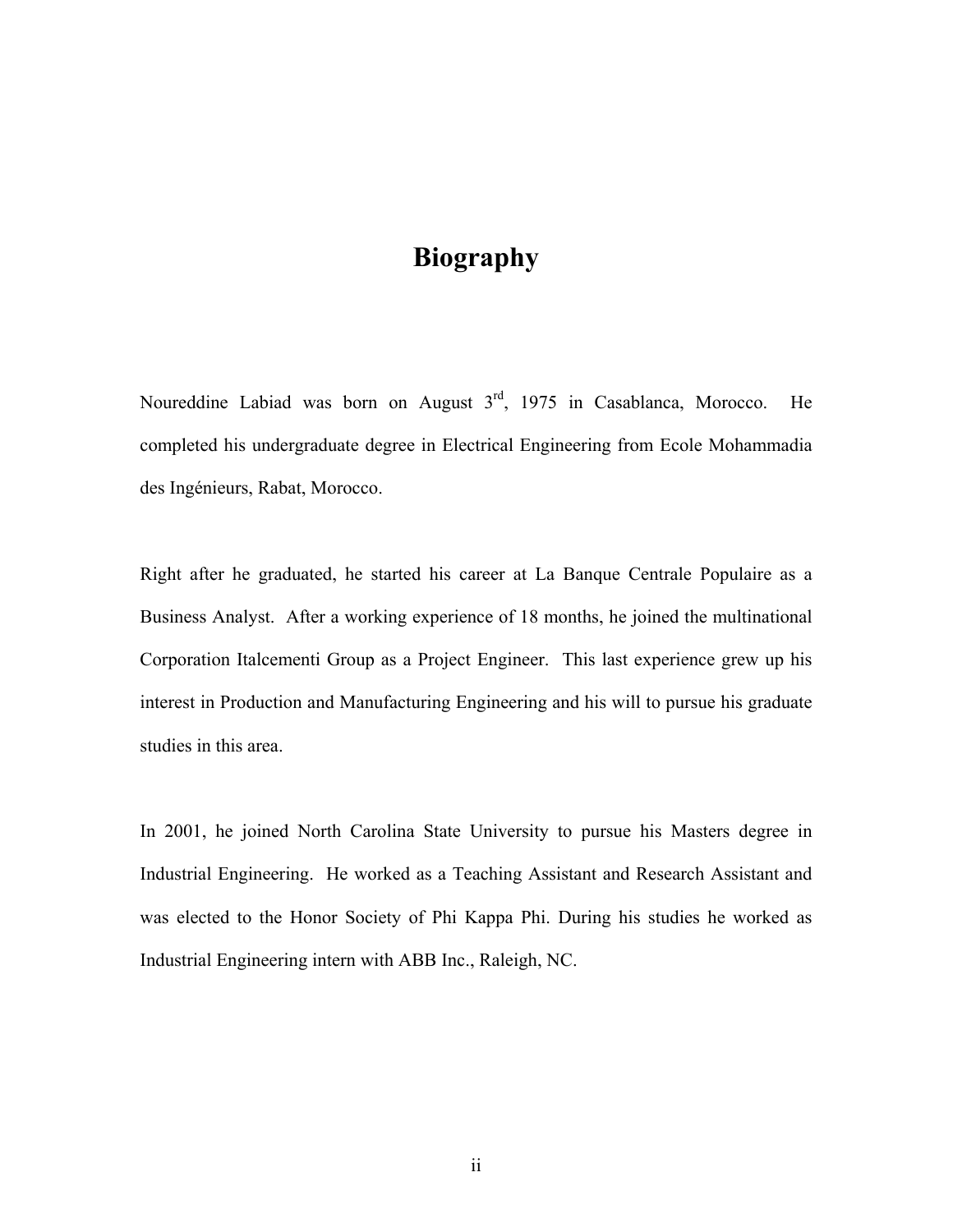# **Acknowledgment**

I would like to express my deepest appreciation to my advisor Dr. Russell E King for his invaluable guidance and help throughout all my thesis work at North Carolina State University. I would like to thank him for his continuous support, advice and guidance during my Master's research.

I would like also to thank my committee members, Dr Hodgson and Dr Chao for their constructive comments.

My special thanks to my parents, my brothers and sister for their endless support and encouragement.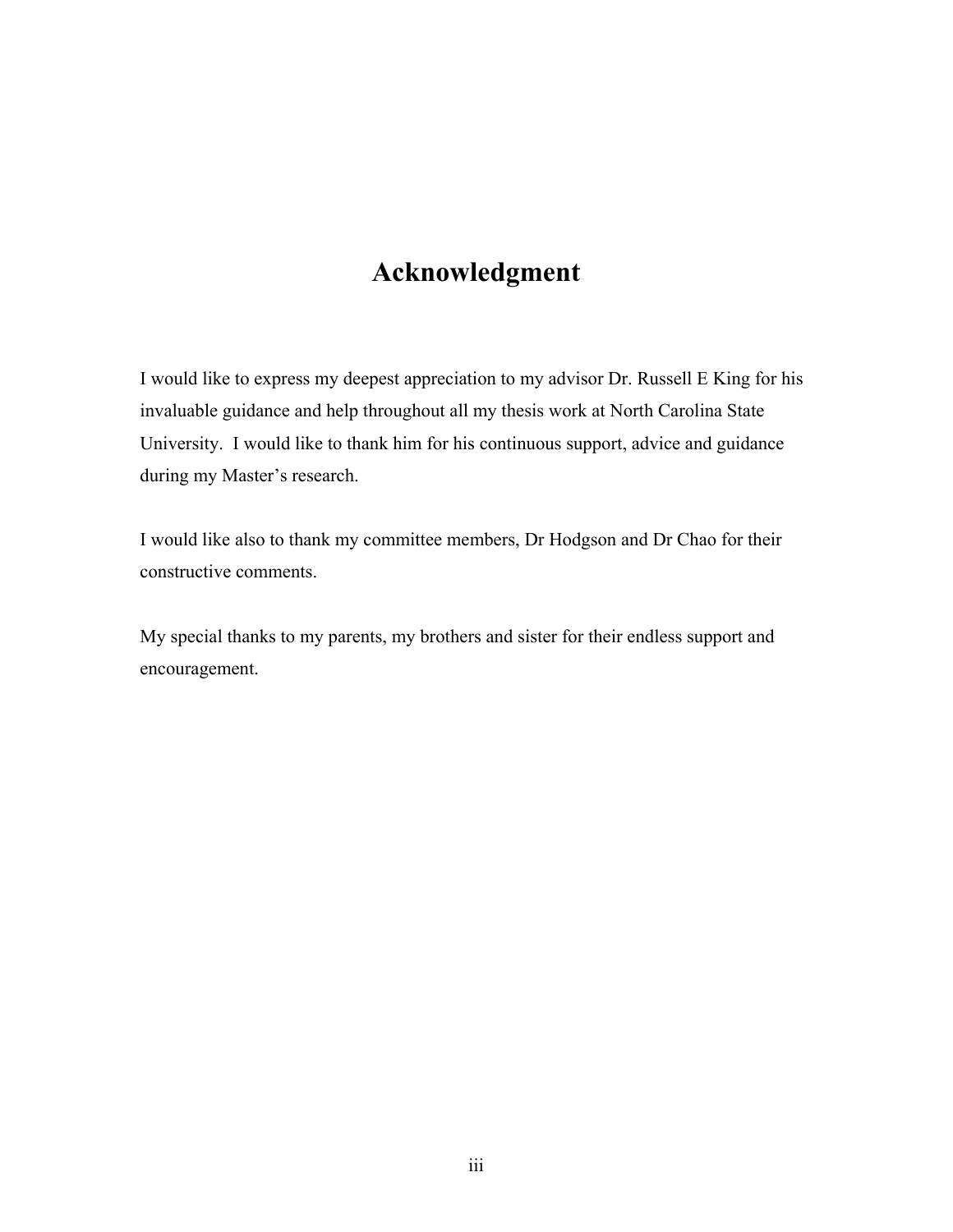#### **Contents**

|      | 1 Introduction                     | 1  |
|------|------------------------------------|----|
| 1.1. |                                    |    |
| 1.2. |                                    |    |
|      |                                    |    |
|      | 2 Mathematical Model               | 7  |
|      |                                    |    |
|      |                                    |    |
|      | 3 The approach                     | 10 |
| 3.1  |                                    |    |
|      |                                    |    |
| 3.2. |                                    |    |
|      |                                    |    |
| 3.3  |                                    |    |
|      |                                    |    |
| 3.4. |                                    |    |
|      |                                    |    |
|      | <b>4</b> Computational Experiments | 17 |
| 4.1  |                                    |    |
| 4.2  |                                    |    |
| 4.3  |                                    |    |
| 4.4  |                                    |    |
|      | 5 Conclusions and future research  | 29 |
|      |                                    |    |
|      |                                    |    |
|      |                                    |    |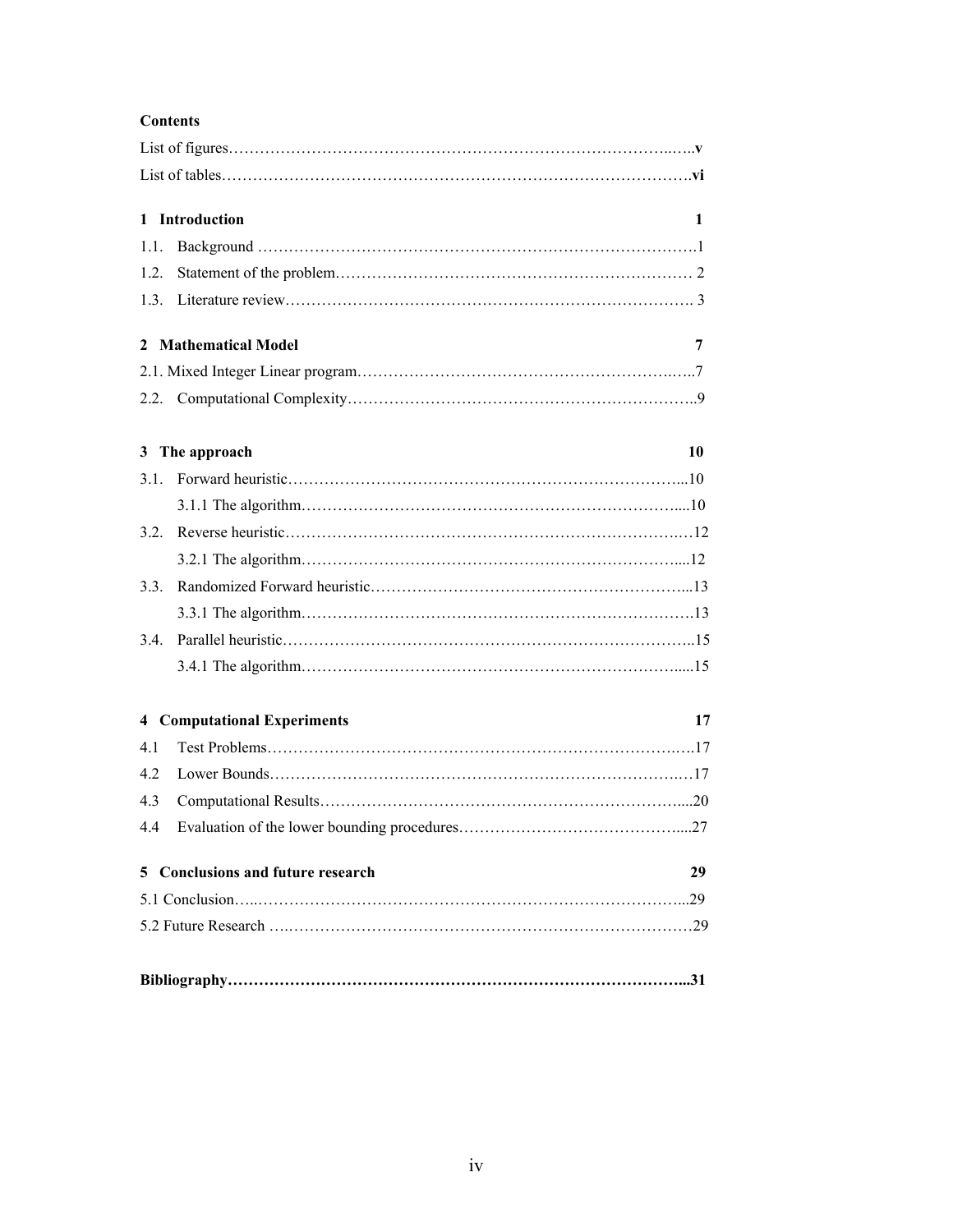# **List of Figures**

| 13. Histogram of the Heuristics solutions for different Time Windows28 |  |
|------------------------------------------------------------------------|--|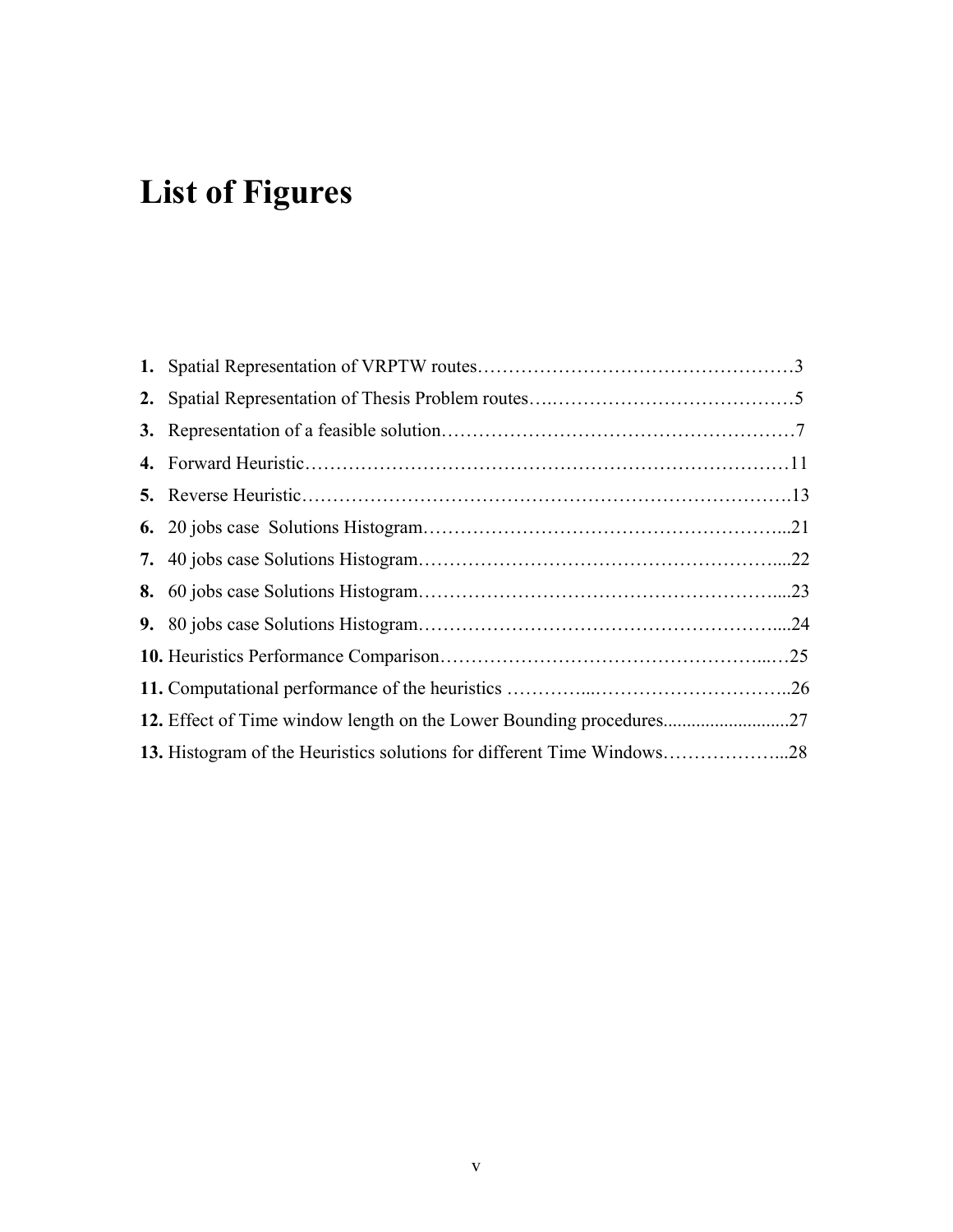# **List of Tables**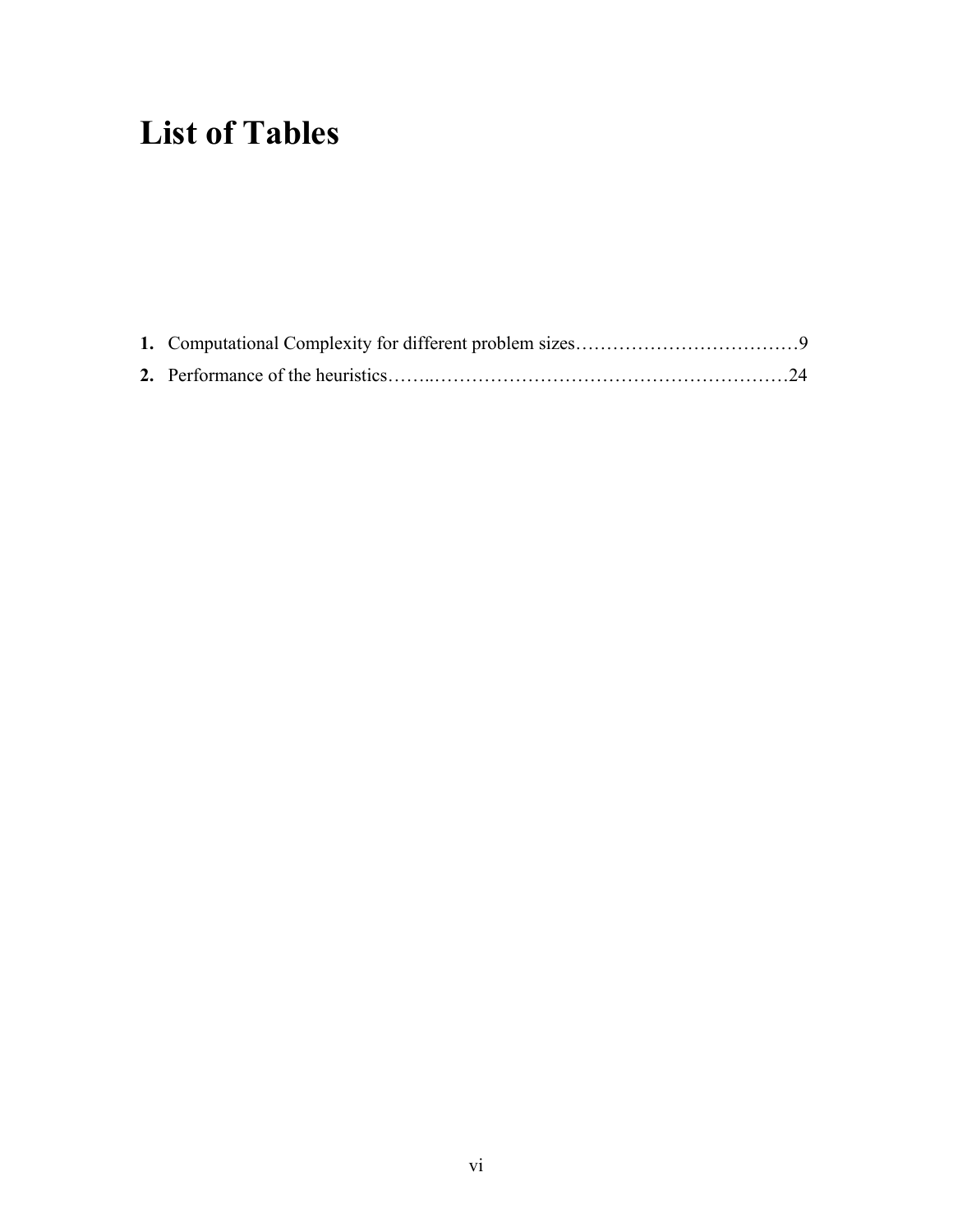#### **Chapter 1 Introduction**

#### **1.1. Background**

The Vehicle Routing Problem has been addressed by many researchers since the 1950's and continues to be an active research area. From the theoretical standpoint, it contains some of the most challenging problems in combinatorial optimization. From the practical viewpoint, there are still potential cost savings to be achieved across land, air and water transportation.

The VRP is among the most difficult problems in the area of logistics. The ability to understand the structure of the problem and develop optimal or near–optimal solutions remains limited especially for large-scale problems.

Operation researchers have investigated different variants of the Vehicle Routing Problem and many solution methods have been proposed to solve them. These methods range from heuristics algorithms, to optimization algorithms and metaheuristics methods to mathematical based heuristics.

In the next section the problem statement is discussed. Literature review and organization of the thesis are treated in the last section.

#### **1.2. Statement of the problem**

The purpose of this work is to propose weekly truck routes and schedules for a transportation company "TLS". In what follows we focus on the services provided to one of their major customers.

The basic need of this customer consists of shipping, on a weekly basis, products from its National Distribution Center (NDC) to different Forward Distribution Centers (FDCs). Each FDC delivery (henceforth referred to as a job) requires a full truckload shipment such that a truck can serve one and only one FDC in each round trip from the NDC. A given FDC may require more than one delivery per week. Based upon the distances involved, an assumed travel speed of the trucks, and given load and unload times, the processing time for each job can be determined. The processing time is used to define relative start and end times for the delivery.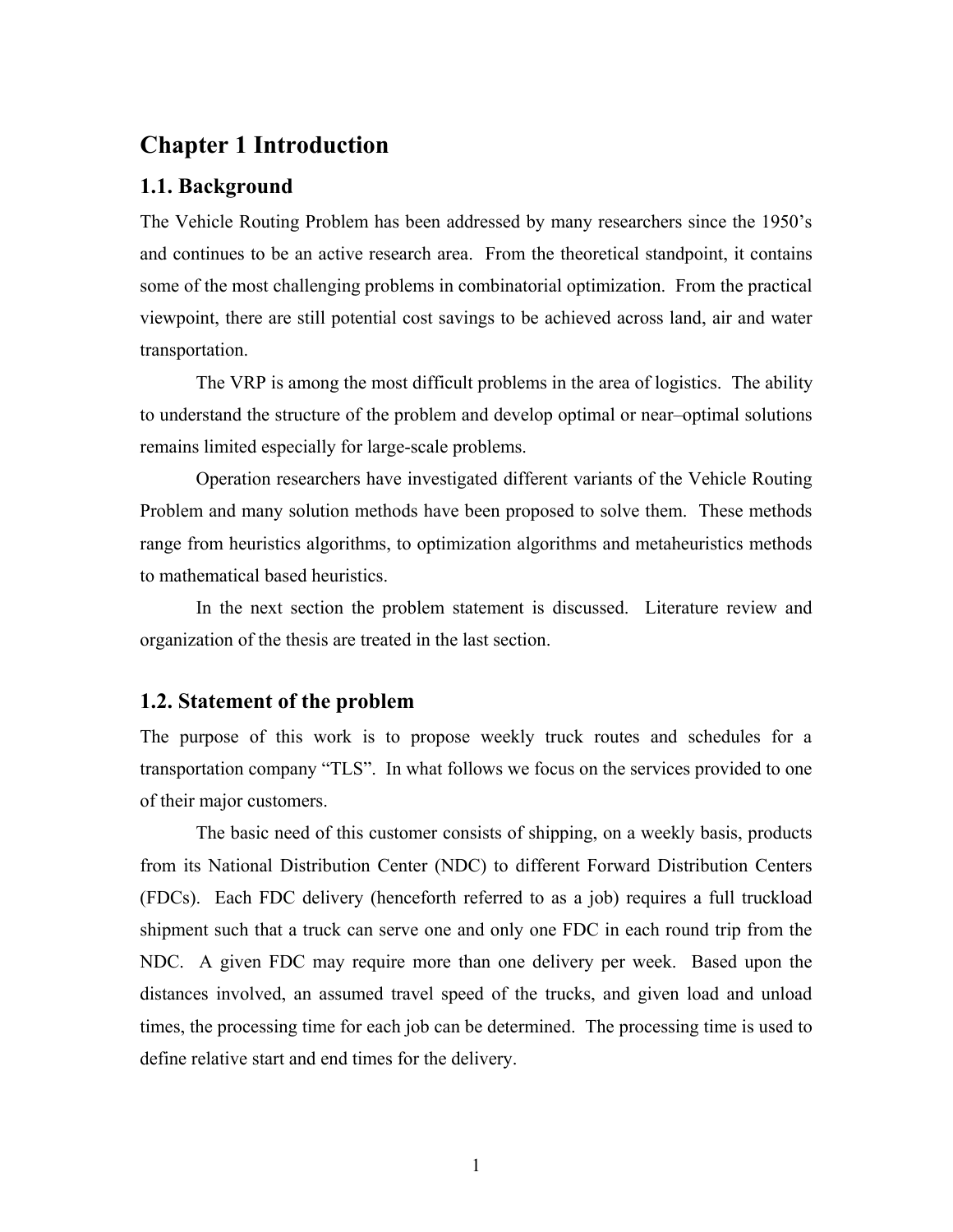We classify the jobs in view of the nature of the delivery due date into two categories:

- Fixed Jobs: jobs whose delivery must be made at a specific time on a specified day of the week.
- Time window jobs: jobs whose delivery can be made anytime within a defined time window during the week.

As the trucks are fully unloaded once at the FDC, it is not financially attractive to return to the NDC with the trailers empty. The following options may then be considered:

- Totes used to transport goods to the FDC must be transported from the FDC back to the NDC when sufficient quantities have accumulated.
- Inbound material from the customer's vendors may be picked up by a truck during its return trip to the NDC (referred to as a back haul).
- A mixed strategy may be adopted.

Back hauls are by far the most attractive option since they use the slack time between successive deliveries yielding an efficient use of the trucks and the elimination of deadhead miles. This work will address only the Vehicle Routing Problem With Time Windows. The Backhaul Scenario will be addressed in future research.

In an attempt to improve the actual scheduling system, we consider the following objectives:

- 1. minimize the number of tractors and trailers needed to deliver the customer products from the NDC to the FDC(s). A weekly route that is assigned to a vehicle consists of a number of legs. Each leg is a round trip between the NDC and an FDC.
- 2. uniformly utilize the tractors during the week yielding acceptable weekly mileage for every driver since their pay is based upon miles driven.

The development of the schedule should comply with the following constraints:

- 1. The tractors cannot run more than 5,500 miles per week, and
- 2. Trailer loads should not exceed 42,500lb.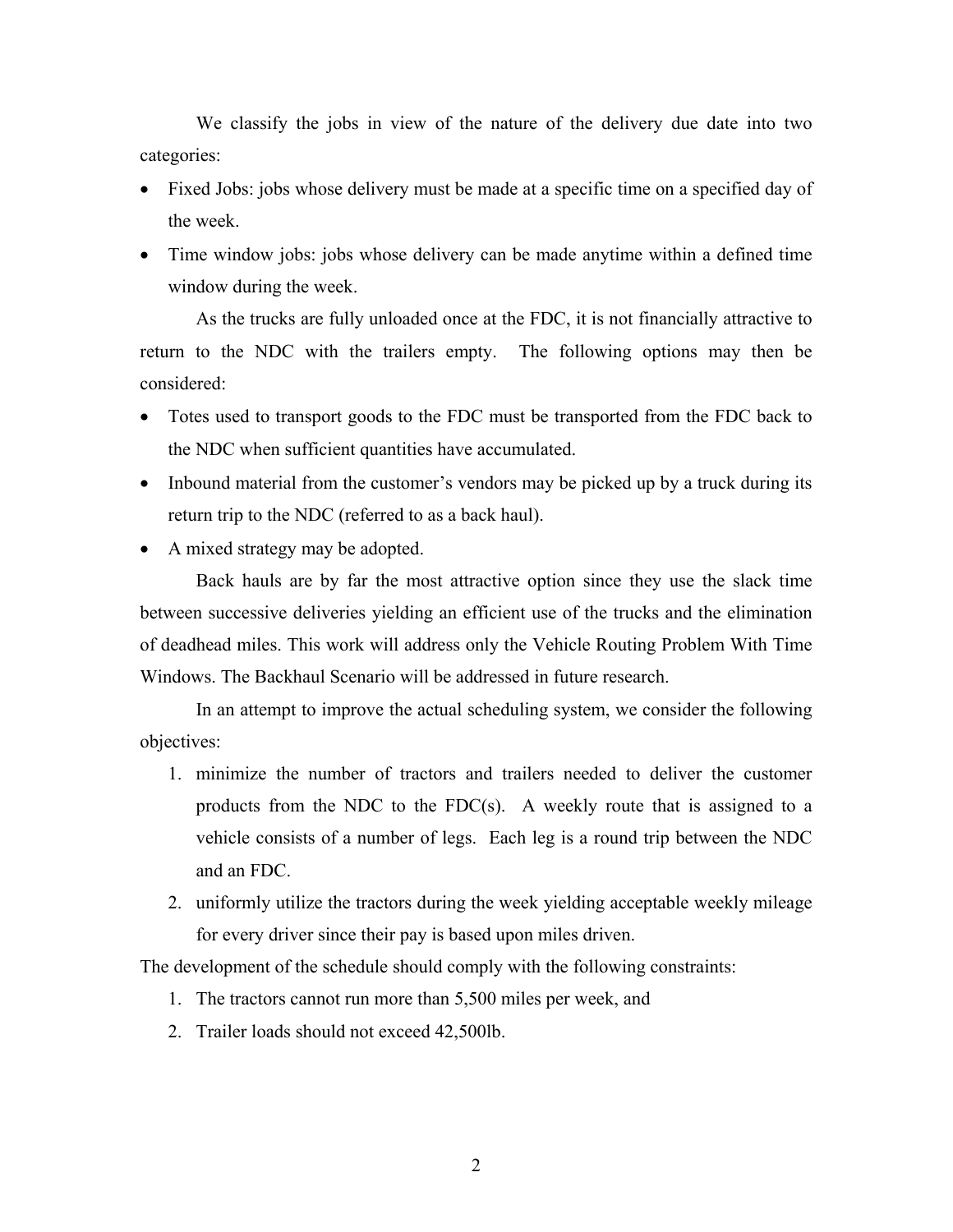#### **1.3. Literature Review**

Survey papers on heuristics and exact methods for Vehicle Routing Problems have been published by Bodin (1983), Golden and Assad (1986), Laporte and Nobert (1987), Desrochers (1988), Fisher (1995), and Laporte *et al.* (2000).

The Vehicle Routing Problem with Time Windows is the one that has most resemblance to our problem. The VRPTW is a NP-Hard Problem. The computational challenge involved makes it difficult, even impossible for large scale problems, to solve this type of problem to optimality in a timely way.



Figure 1: Spatial Representation of VRPTW routes

The Single Depot Vehicle Routing Problem with Time Windows (Figure 1) may be defined as a directed graph. Let *V* be the set of nodes and *A* is the set of all feasible arcs. A time window  $[a_i, b_i]$  is associated with each node where  $a_i$  is the earliest feasible start time and  $b_i$  the latest completion time. Each arc  $(i, j) \in A$  is characterized by a real cost  $c_{ij}$  and a positive duration  $t_{ij}$ , and it satisfies the feasibility condition:

$$
a_i + t_{ij} \le b_j
$$

It is assumed that the service time at node  $i$  is included in the time values  $t_{ij}$  and that waiting is allowed before the start of a time window. The set of nodes *V* is composed of  $N \cup \{o, d\}$ , where *N* consists of nodes that can be visited on paths originating at the source node *o* and finishing at the sink node *d*.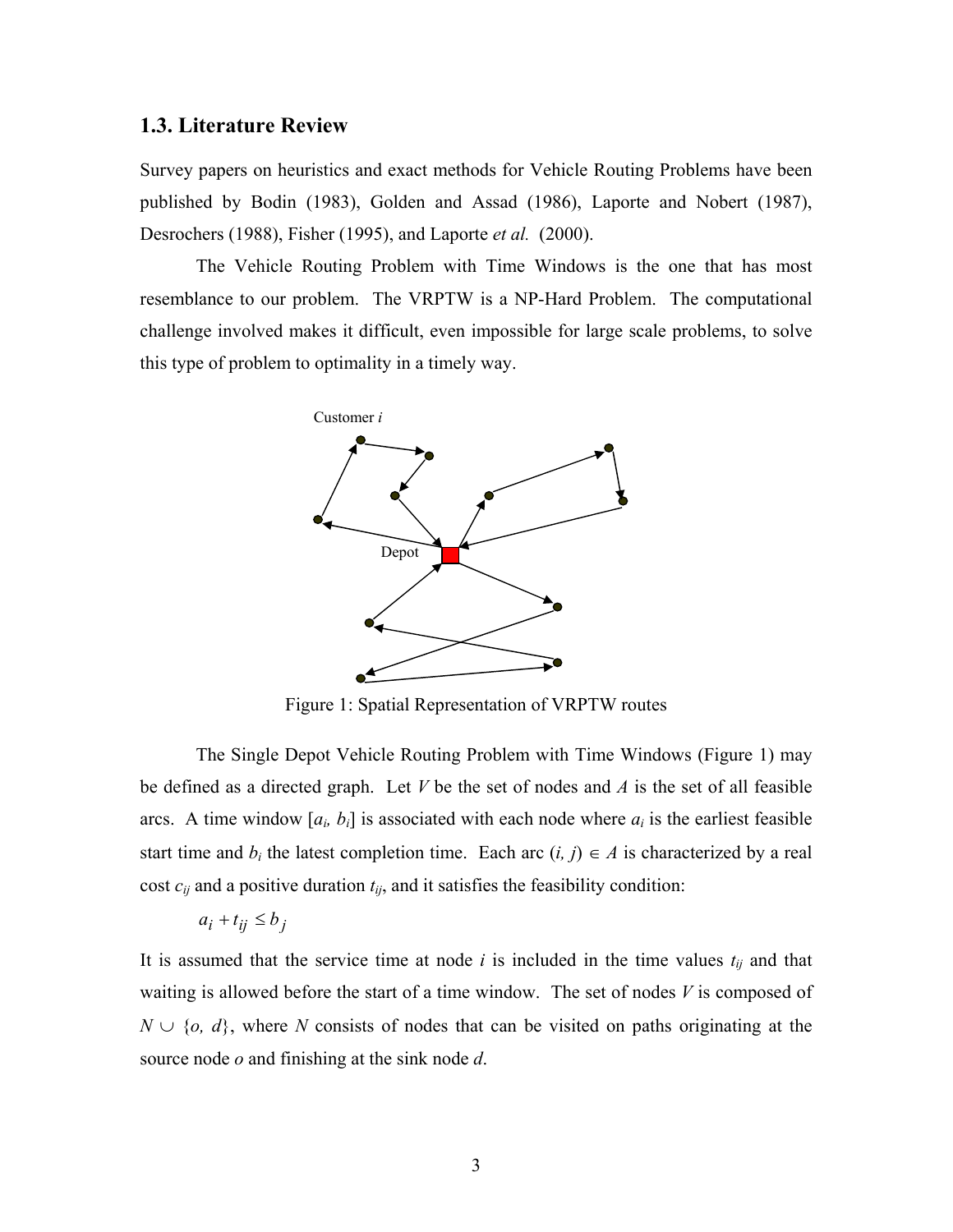Early efforts on VRPTW were directed at the development and analysis of heuristics capable of solving realistic size problems. A number of route construction and improvement procedures have been proposed.

Route construction algorithms build feasible routes by inserting unrouted customers into current partial routes. Difference is made at this point between sequential methods and parallel methods where several routes are built simultaneously. These algorithms have been applied first to VRP then generalized to VRPTW (Solomon, 1987).

Route improvement routines can be described in terms of Lin's and Kernighan (1973) *k-*interchanges mechanism, where at most *k* edges are exchanged between pairs of routes sets. Large number of exchange procedures has also been proposed by several authors (Osman, 1993; Taillard, 1993, Baker and Schaffer, 1986).

Another class of heuristics is the cluster first, route second algorithms, that solve a generalized assignment problem (Fisher and Jaikumar, 1981). This approach was extended by (Koskosidis, Powell and Solomon, 1992).

The 1990s have seen research focusing on applying general-purpose metaheuristics to the VRP (including simulated annealing, genetic algorithms, neural networks and tabu search). Traditional local improvement methods explore the neighborhood of a current solution and only select new solutions that strictly decrease the total distance. Tabu search and simulated annealing can select new solutions that increase the total distance and can avoid being trapped by poor local optima.

Researchers have proposed many implementations for metaheuristics. Tabu search and simulated annealing have been the most widely implemented. Without being exhaustive we list for simulated annealing: Osman, (1993), and for Tabu search: Osman, (1993), Potvin *et al., (*1996) and Cordeau and Laporte, (2001).

Exact methods that have been used to solve VRPTW problems are based on three techniques: set partitioning, lagrangian relaxation, or cutting planes. In the set partitioning formulation, the objective is to select a minimum cost set of feasible routes such that the customer is included in some route. The solving of this formulation uses the column generation approach where a fraction of the feasible routes is enumerated, then the linear relaxation with this partial route set is solved. The solution found for the relaxed problem is then used as a lower bound for the original problem. Desrochers *et al.*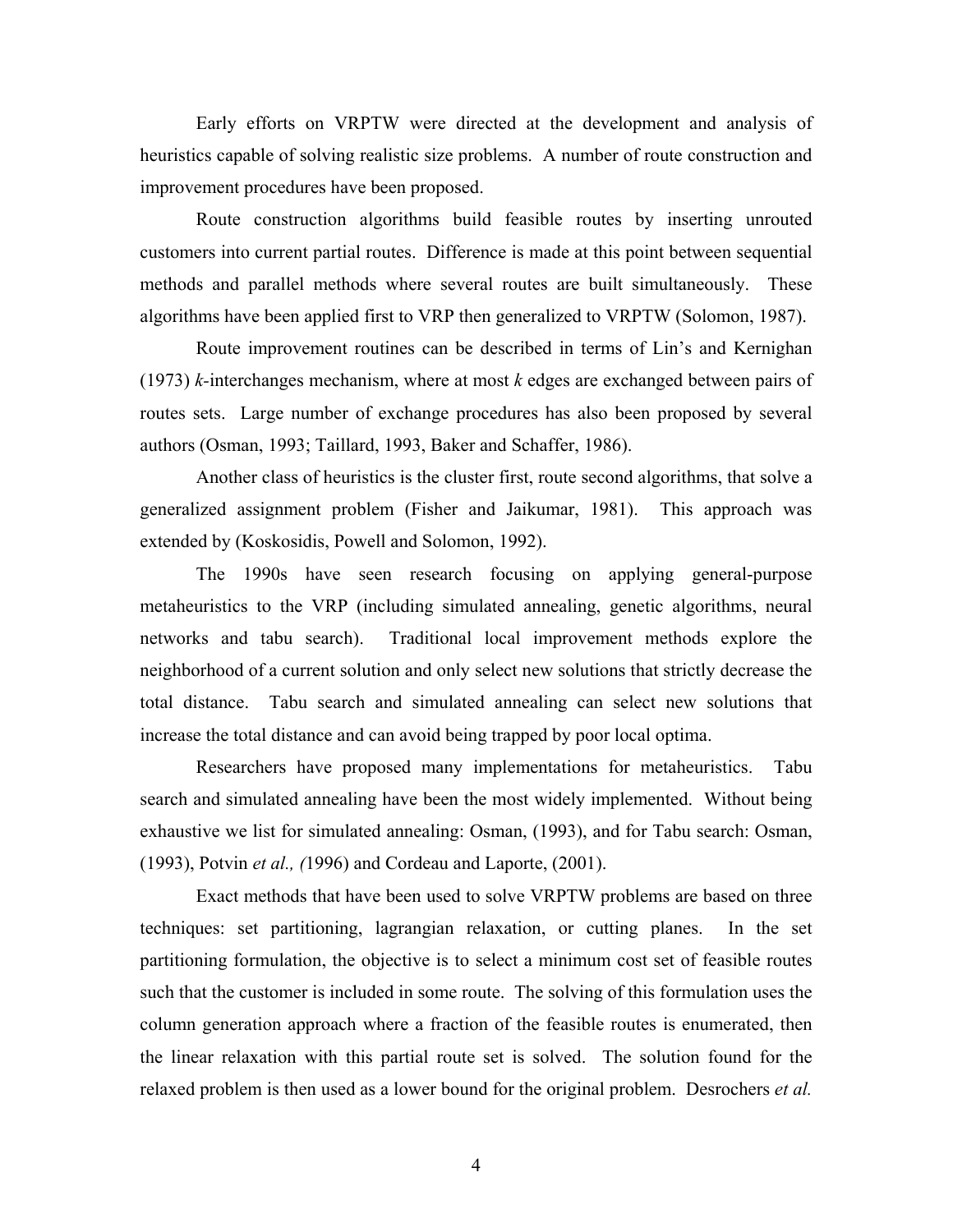(1992) were able to solve optimally 100-customer problems using the column generation approach combined with a branch and bound scheme to solve the integer set partitioning formulation.

The cutting plane method generates a set of constraints that are appended to the original problem. Then, the relaxed MILP with the added constraints is solved. If the solution is integer the algorithm terminates with the optimal solution to the original problem. If the solution is fractional, new constraints are added and the procedure repeated. The solution found can then be used a lower bound in a branch and bound scheme. Heuristics developed by Bard *et al.* (2002), were able to solve 50 and 100 customer problems using a branch-and-cut procedure. The objective was to minimize the number of tours needed to reach all customers within the time windows.





Figure 2: Spatial Representation of The thesis Problem routes

The problem that we are considering in this work (Figure: 2) was first addressed by Bombien (2001). It is related to some extent to the Vehicle Routing Problems that have been researched so far but it also has unique characteristics. The objective usually addressed in the literature is the total cost or distance. In our case this objective is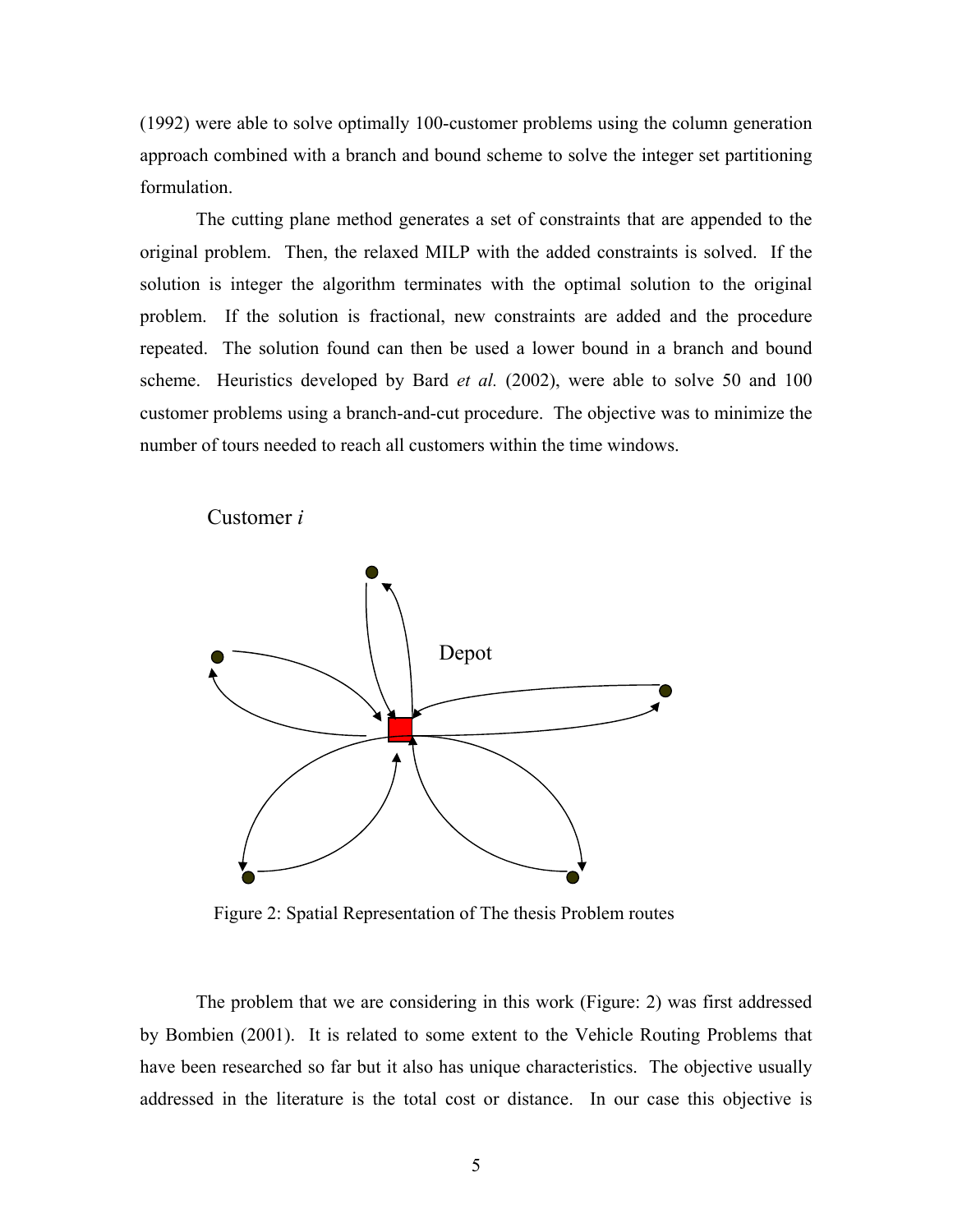insignificant, as the total mileage is the same for any feasible solution. Instead, we are seeking to minimize the number of vehicles. The other particularity of the problem is that the definition of a route is different from the classical one. As the customer demand is important compared to the vehicles capacity, the vehicle needs to make many roundtrips between the depot to load the products and every single customer to unload them before serving any new customer. A route in this sense may correspond to many roundtrips between the depot and the customers.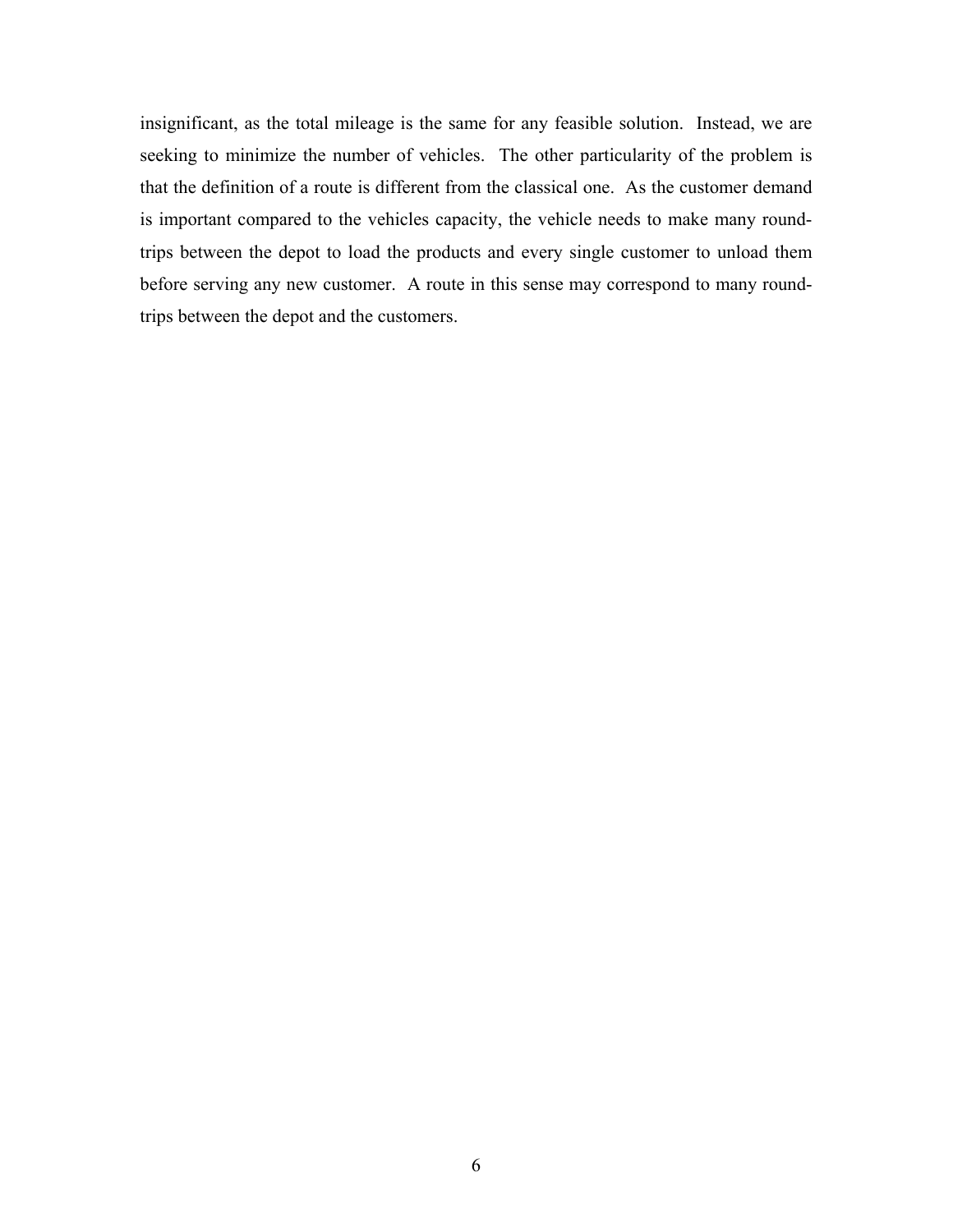## **Chapter 2 Mathematical Model**

In this chapter, we present a Mixed Integer Linear Program that models the problem.

#### **2.1. Mixed Integer Linear Program**

Let every round trip between an FDC and the NDC, which will be designated as a job in the remaining of this work, be denoted by a number  $i \in V = \{1...n\}$ . Let  $P_i$  be the time needed to perform round trip *I*, i.e. process job i. This time includes the round trip travel time  $(RT_i)$ , the loading time at the NDC  $(LO_i)$ , the unloading time at the FDC  $(UL_i)$  and the turnaround time  $(TA_i)$ , i.e.

 $P_i = RT_i + LO_i + UL_i + TA_i$ .

For each job *i*, let  $[a_i, b_i]$  be its time window. If a vehicle arrives to a node before the FDC operating window, it has to wait.



Figure 3: Representation of a feasible solution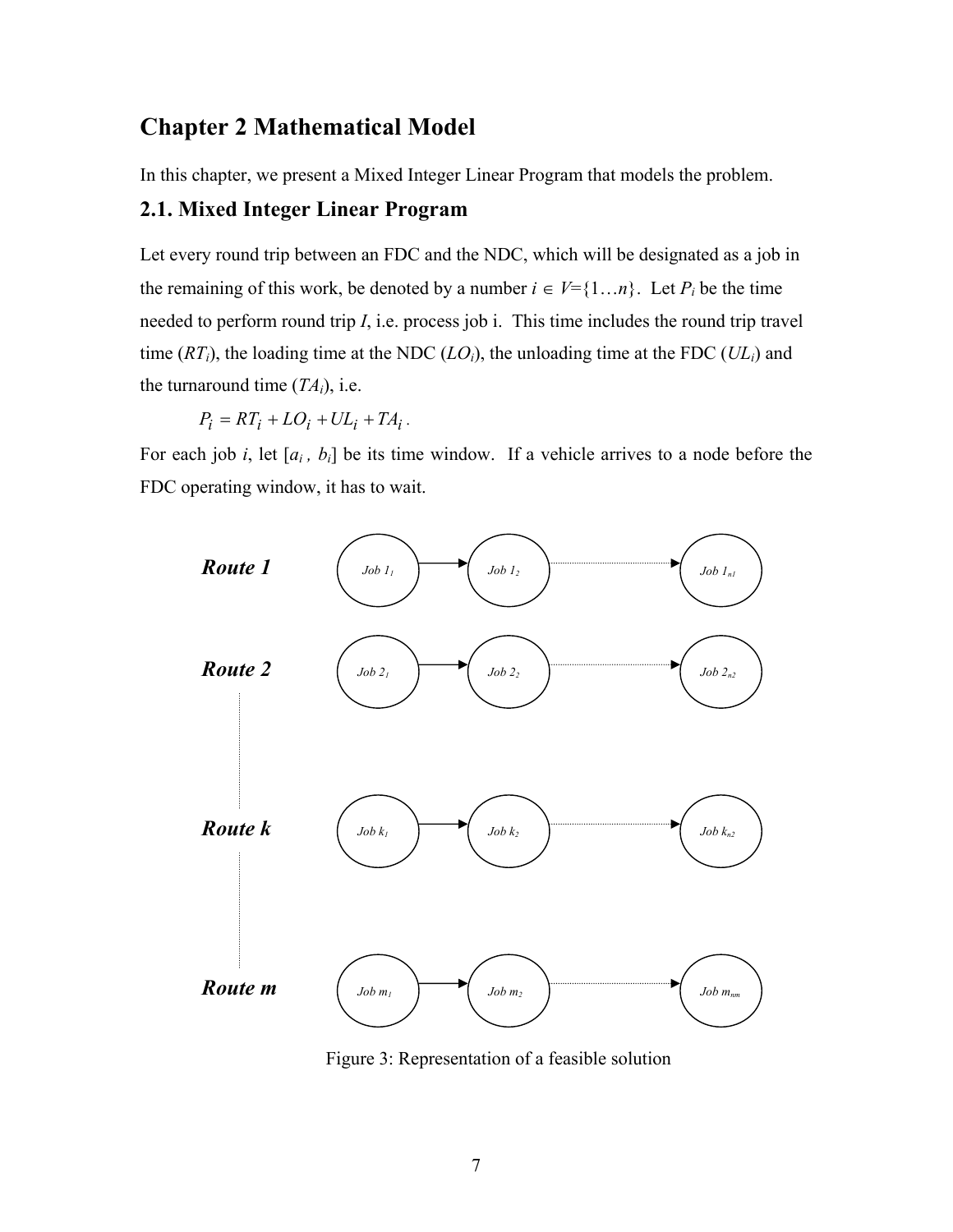This problem involves the following binary variables:

| $y_{ik} = 1$<br>= 0       | if the $i^{th}$ job is assigned to vehicle k<br>otherwise                            |
|---------------------------|--------------------------------------------------------------------------------------|
| $y_k = 1$<br>= 0          | if vehicle k is used<br>otherwise                                                    |
| $\delta_{ijk} = 1$<br>= 0 | if job i is scheduled before job j and both are serviced by vehicle $k$<br>otherwise |

In addition,  $T_i$  represents the starting time of job  $i \in V$ .

Formally, we are seeking to:

$$
Min\sum_{k=1}^n y_k
$$

Subject to

$$
\sum_{i=1}^{n} y_{ik} \le My_k \quad k \in \{1...n\}
$$
 (1)

$$
a_i \le T_i \le b_i \quad \forall i \in V \tag{2}
$$

$$
T_i + P_i - T_j \le (1 - \delta_{ijk})M \quad \forall i, j \in V, k \in \{1...n\}
$$
 (3)

$$
T_j + P_j - T_i \le \delta_{ijk} w + (1 - \delta_{ijk})M \quad \forall i, j \in V, k \in \{1...n\}, w = 1 \text{week}
$$
 (4)

$$
\sum_{i=1}^{n} RT_i y_{ik} \le \frac{L_{\text{max}}}{V_{\text{velicle}}} \quad \forall k \in \{1...n\}
$$
\n
$$
(5)
$$

$$
\sum_{k=1}^{n} (\delta_{ijk} + \delta_{jik}) = \left[ \frac{y_{ik} + y_{jk}}{2} \right] \quad \forall (i, j) \in V \; ; \; i < j \tag{6}
$$

where  $\lfloor x \rfloor$  is the largest integer less than or equal to *x*.

The first constraints (1) are linking constraints between the assignment variables  $y_{ik}$  and the variables  $y_k$ . If *M* is large then as long as at least one of the jobs is assigned to the vehicle  $k$ ,  $y_k$  must be equal to one to ensure feasibility. The constraints (2) ensure that every job *i* starts within its time window. The constraints (3) express that in order to schedule a job *i* for service before another job *j* by a vehicle *k*, the completion time of the first is at maximum the start time of the second. Constraints (4) guarantee that the route length of every vehicle is less than one week. The constraint set (5)  $L_{\text{max}}$  is the maximum allowed weekly mileage and *Vvehicle* the speed of the vehicles, thus their ratio is the maximum time per week that a vehicle can travel. Therefore, constraint set (5) ensures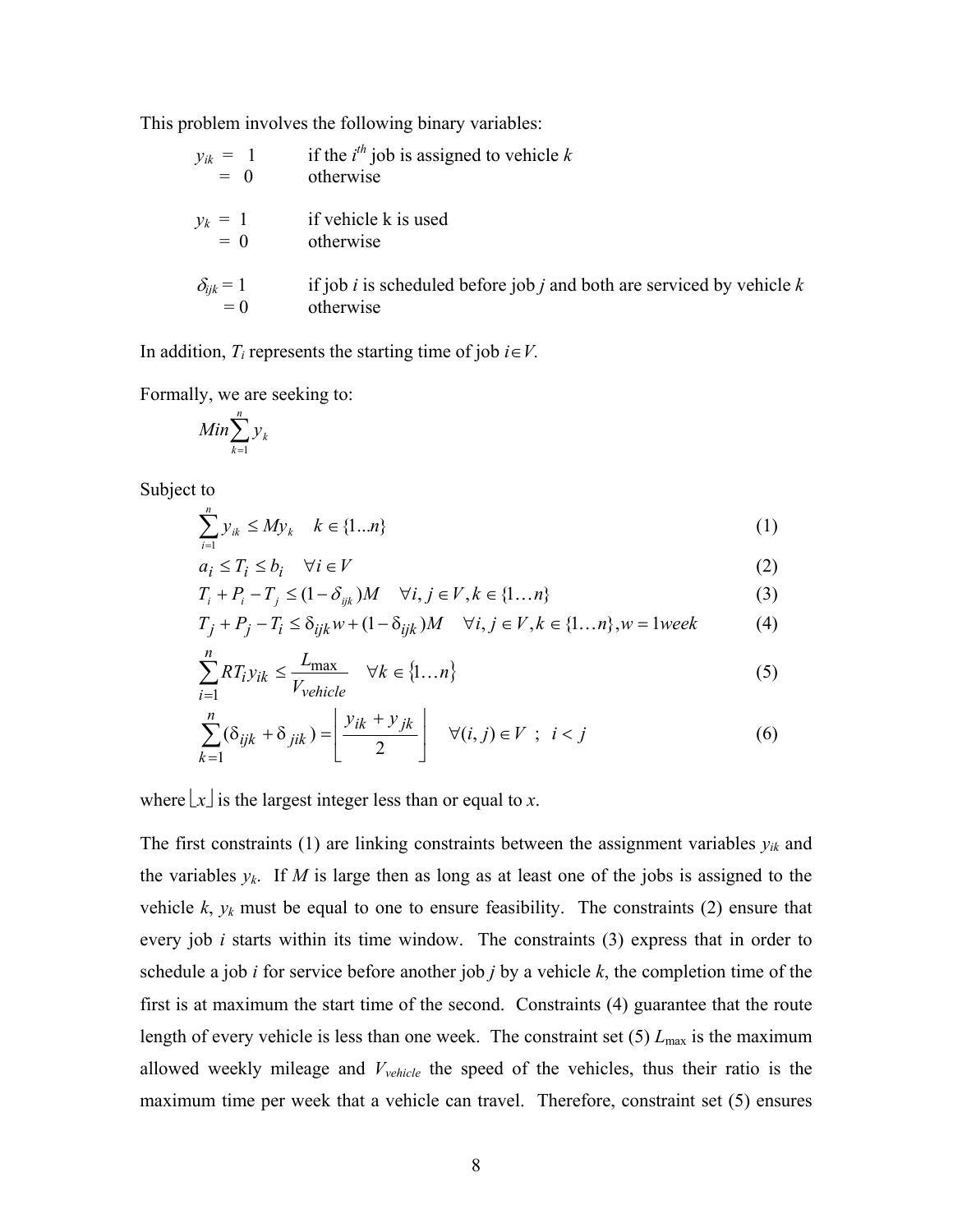that route time for each vehicle does not exceed this time. Finally, constraint set (6) links the precedence constraints with the assignment constraints.

#### **2.2. Computational complexity**

The computational burden of the mixed integer programming formulation for problems with more jobs is evident from the fact that indices are function of cubic number of jobs  $O(n^3)$ .

By analyzing and adding up the set of constraints we can arrive at the following expression:

Number of constraints = 
$$
2n^3 + \frac{n^2}{2} + 5\frac{n}{2} = n(1) + n(2) + n^3(3) + n^3(4) + n(5) + \frac{n(n-1)}{2}(6)
$$

It can also be shown that the number of mixed variables is

The following table gives an idea of the numbers discussed: **Number of variables** =  $n^3 + n^2 + 2n = n^2 + n + n^3 + n$ 

| Number of jobs | Number of Constraints | Number of Variables |
|----------------|-----------------------|---------------------|
| 10             | 2,075                 | 1,120               |
| 20             | 16,250                | 8,440               |
| 40             | 128,900               | 65,680              |
| 60             | 433,950               | 219,720             |
| 80             | 1,027,400             | 518,560             |
| 100            | 2,005,250             | 1,010,200           |

Table 1: Computational complexity for different problem sizes

At the present time with the computational facilities at our disposal, it is infeasible to solve real size problems (80-150 jobs) with the mixed integer linear programming formulation. Industrial Lingo has a limitation of 16,000 constraints and 3,200 variables.

In the next chapter, different heuristics approaches are proposed to solve our problem. Then, in the following chapter the performance of these heuristics is tested on randomly generated benchmark problems.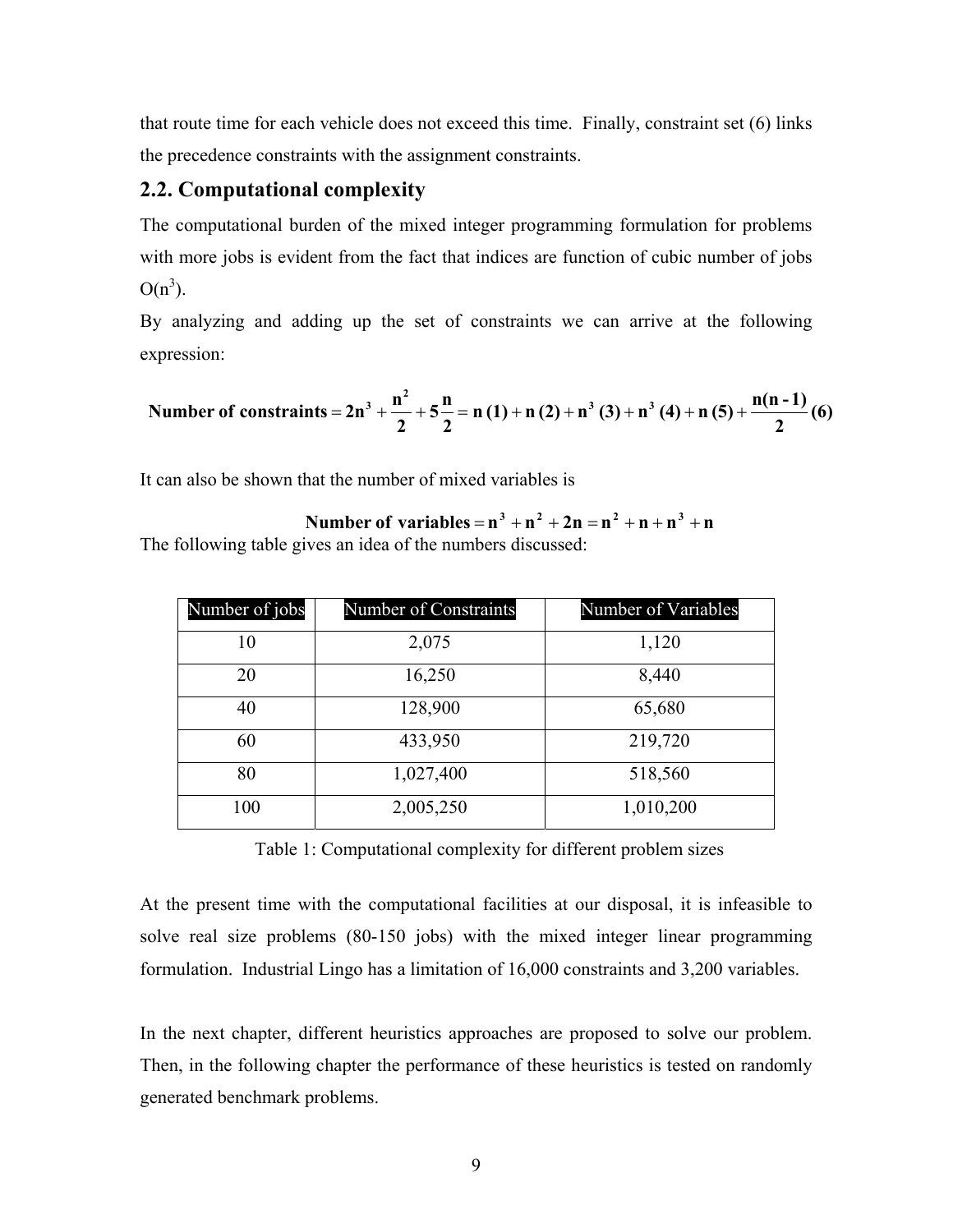## **Chapter 3 Approach**

In this section, four heuristics solutions procedures are defined. The following notation is used in the description of the heuristics.

 $U =$  Set of unrouted jobs  $a_u$  = Earliest start time of job *u*  **= Latest start time of job** *u*  $C_{ki}$  = Completion time of the *i*<sup>th</sup> job in route *k* 

- $S_{ki}$  = Start time of the *i*<sup>th</sup> job in route *k*
- $M_u$  = Mileage of job *u*
- *Pu =* Processing Time of job *u*

#### **3.1. Forward Heuristic**

The vehicle routes are defined using a nearest neighborhood approach. The routes are constructed in a sequential way by adding unrouted jobs that are nearest in terms of a "distance" measure to the current route until it can not be extended due to the feasibility constraints. Then, a new route is begun and the process repeated until no more unrouted jobs are left. The distance criterion is based on two factors: the minimum waiting time of the vehicle and the job mileage or equivalently its processing time. The underlying idea behind choosing this criterion is mainly to construct routes by adding consecutively jobs that can be started closely after one another and with the longest possible processing time. This way, it is thought that the vehicles are more likely to be exploited to their full capacity and the number of vehicles needed closer to the optimal solution.

#### **3.1.1. The algorithm**

For a given route *k* that contains *i* jobs  $\{k_1...k_i\}$ , the  $(i+1)^{th}$  job is added to this route using the following steps:

> • The feasibility constraints are tested for the unrouted jobs in the set *U*, i.e.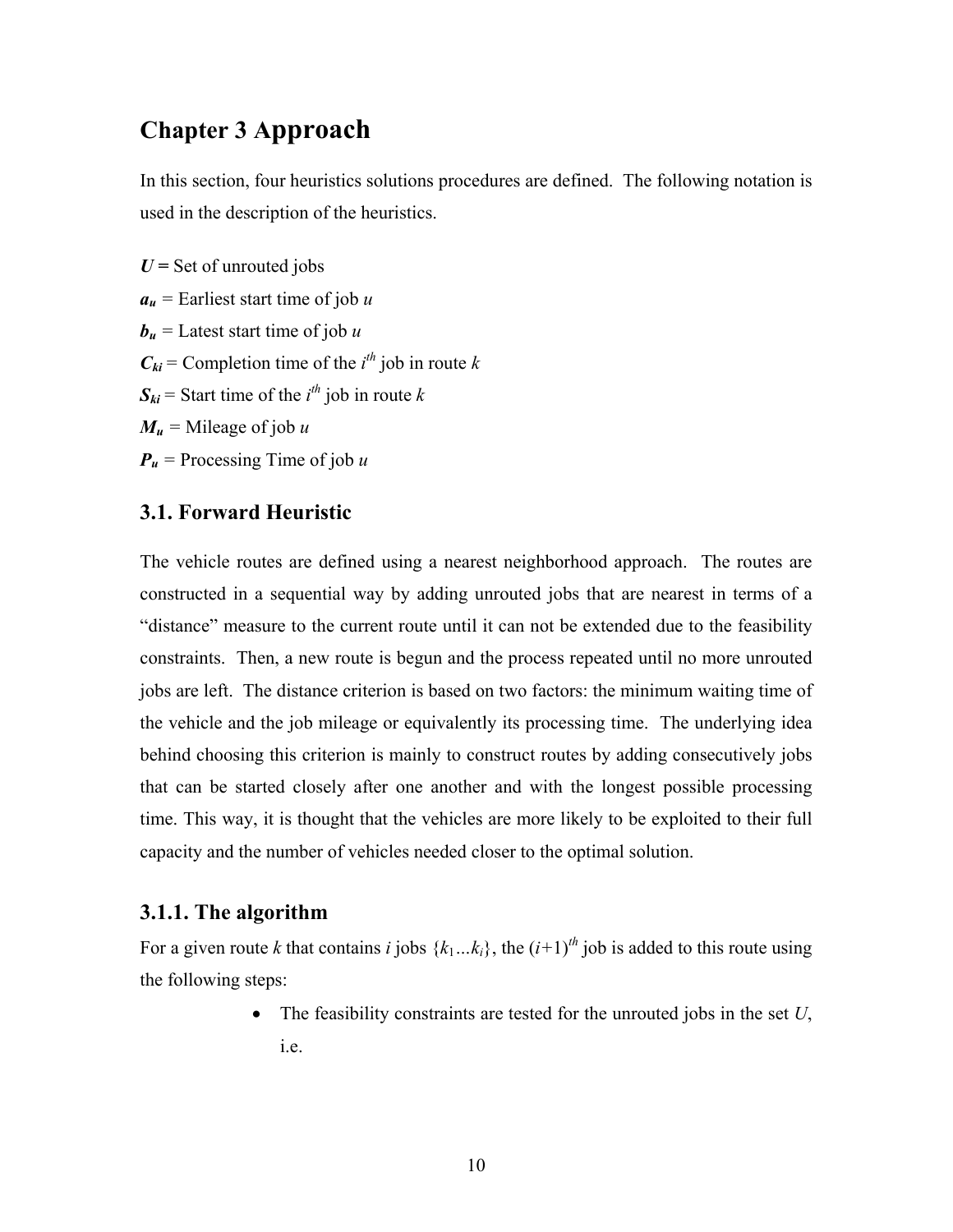- The latest start time of the unrouted job *u* must be greater than the completion time of the  $i^{th}$  job  $k_i$
- The length of the route cannot exceed the maximum allowable mileage when adding the job *u*
- The time elapsed between the start time of the first job,  $k_1$ , and the completion time of the job *u* must not exceed one week.
- The following metric is calculated for all feasible unrouted jobs *u*

$$
Dist(u) = C_1 \frac{\max(a_u - C_{ki}, 0)}{\# HoursPerweek} + C_2 \frac{MaxWeaklyMileage}{M_u}
$$

The  $(i+1)^{th}$  job of route *k*,  $k_{i+1}$ , corresponds to the nearest unrouted job with respect to the above criterion

$$
k_{i+1} = \underset{u \in U, u \text{ feasible}}{\arg \min} \{Dist(u)\}
$$

• If no job is found a new route is started and the process repeated

As the solution found depends on the parameters  $C_1$  and  $C_2$ . Different values for these parameters will be applied to the problem and the best solution selected.



Figure 4: Forward Heuristic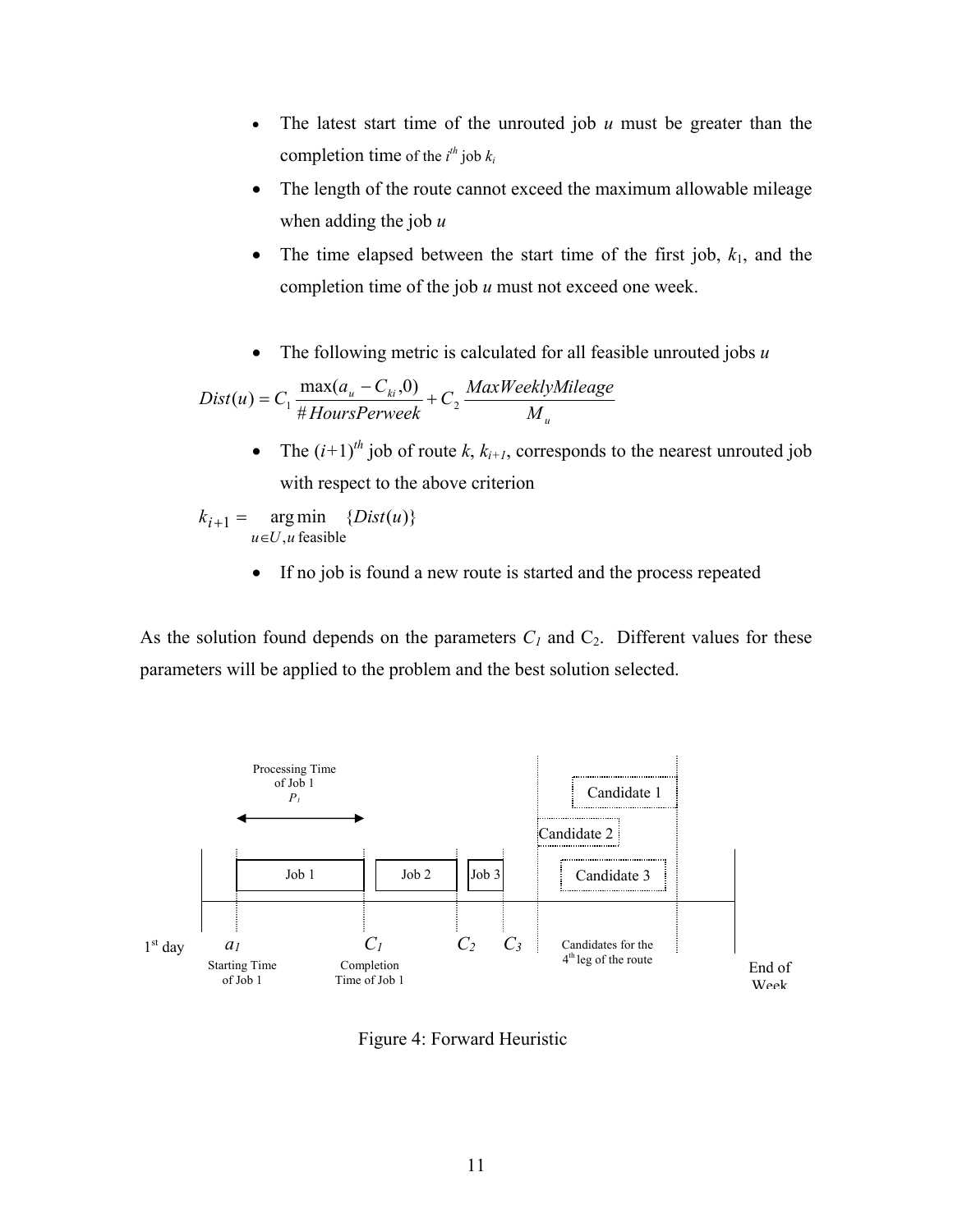#### **3.2. Reverse heuristic**

The reverse heuristic is similar in its principle to the forward case except that the routes are constructed beginning from the latest job in the routes. The consecutive jobs are added to the current routes from the latest to the earliest.

#### **3.2.1. The Algorithm**

A differentiation is made between the first step in the construction of each route and the consecutive steps:

#### **1st Step**

The last leg of the route is inserted first in the current route as follows:

• The following metric is calculated for all feasible unrouted jobs *u*

$$
Dist(u) = C_1 \frac{(P_U + C_{ki})}{\# HoursPerweek} + C_2 \frac{M_u}{MaxWeaklyMileage}
$$

• The last job of route *k*, corresponds to the nearest unrouted job with respect to the below criterion

 $argmax$  { $Dist(u)$ }  $k_1 = \argmax_{u \in U, u \text{ feasible}} \{Dist(u)$ 

#### **i th Step**

For a given route *k*, that contains *i* jobs  $\{k_1...k_i\}$  and that are added in this order from the latest to the earliest, the  $(i+1)^{th}$  job is added to this route using the following steps:

- The feasibility constraints are tested for the unrouted jobs in the set  $U$ , i.e.
	- The earliest completion time of the unrouted job *u* must be less than the start time of the  $i^{th}$  job  $k_i$
	- The length of the route cannot exceed the maximum allowable mileage when adding the job *u*
	- The time elapsed between the start time of the job *u* and the completion time the first added job the start time, must not exceed one week.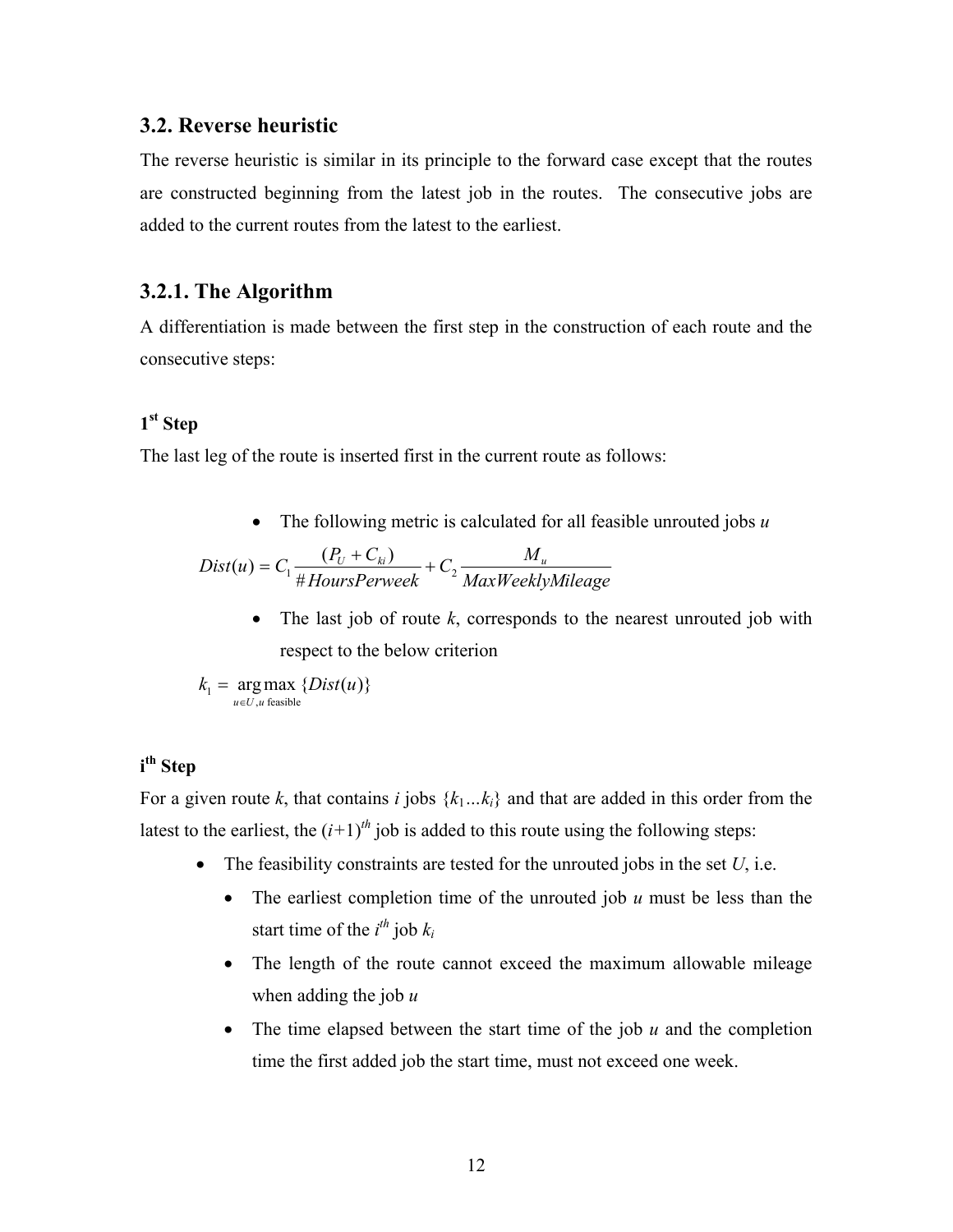• The following metric is calculated for all feasible unrouted jobs *u*

$$
Dist(u) = C_1 \frac{\max(Ski_u - P_{ki} - b_u, 0)}{\# HoursPerweek} + C_2 \frac{MaxWeeklyMileage}{M_u}
$$

• The  $(i+1)$ <sup>th</sup> job of route *k*,  $k_{i+1}$ , corresponds to the nearest unrouted job with respect to the above criterion

$$
k_{i+1} = \underset{u \in U, u \text{ feasible}}{\arg \min} \{Dist(u)\}
$$

• If no job is found a new route is started and the process repeated.



Figure 5: Reverse Heuristic

#### **3.3. Randomized Forward Heuristic**

This heuristic is an improved version of a heuristic developed by Bombien (2001). In this sequential heuristic, feasible solutions are constructed by selecting and assigning seed jobs to routes. Once the first job randomly assigned to the route, up to 4 jobs are added to the routes using the maximum processing time as selection criterion. By repeating the procedure several times, it can generate many good alternatives.

The improved heuristic described below, generalizes and extends the capabilities of this heuristic.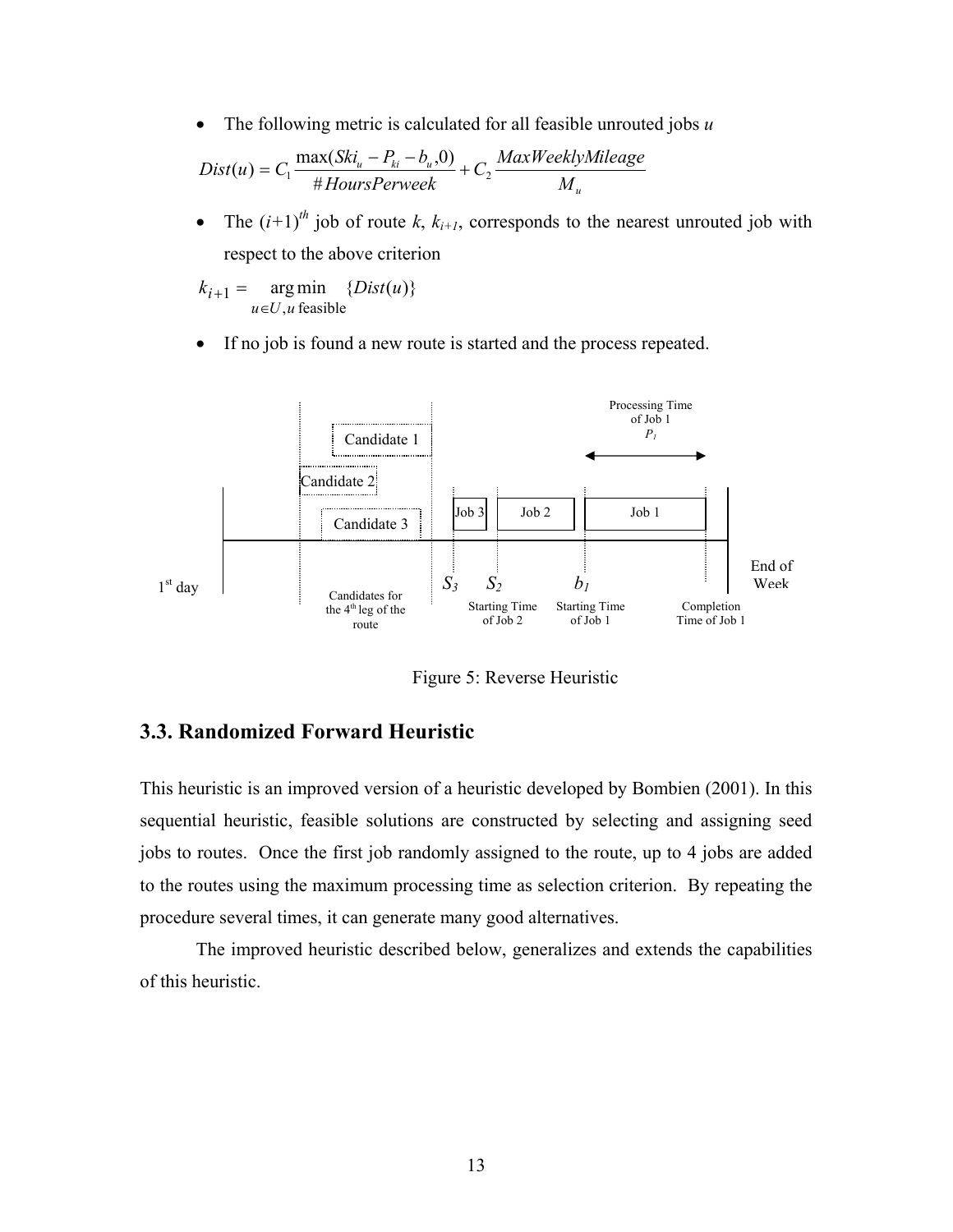#### **3.3.1. The algorithm**

- The first job of each route is selected randomly from the set of unscheduled jobs U.
- For a given route *k* that contains *i* jobs  $\{k_1...k_i\}$ , the feasibility constraints are tested for the unrouted jobs in the set *U*, i.e.
	- The earliest completion time of the unrouted job *u* must be less than the starting time of the  $i^{th}$  job  $k_i$
	- The length of the route cannot exceed the maximum allowable mileage when adding the job *u*
	- The time elapsed between the start time of the first job,  $k_1$ , and the completion time of the job *u* doesn't exceed one week.
- The following metric is calculated for all feasible unrouted jobs *u*

$$
Dist(u) = C_1 \frac{\max(a_u - C_{ki}, 0)}{\# HoursPerweek} + C_2 \frac{MaxWeeklyMileage}{M_u}
$$

• The  $(i+1)^{th}$  job of route *k*,  $k_{i+1}$ , corresponds to the nearest unrouted job with respect to the above criterion

 $arg min \{ Dist(u) \}$  $, u$  feasible  $k_{i+1}$  = argmin {*Dist*(*u*  $u \in U, u$ *i* ∈  $+1 =$ 

• If no job is found a new route is started and the process repeated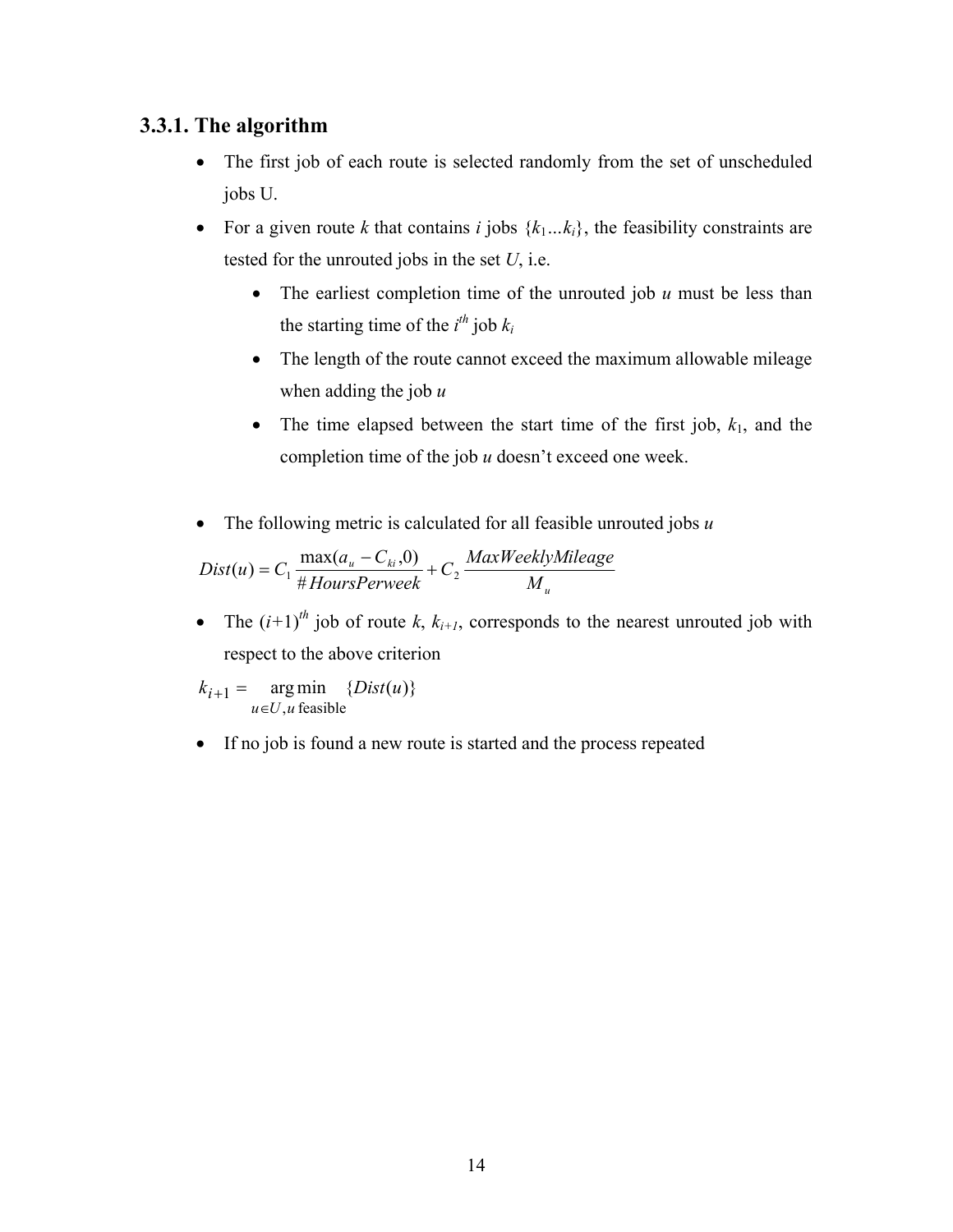#### **3.4. Parallel Heuristic**

In this heuristic, we construct feasible routes by first initializing a number of routes *r*, and then iteratively assigning one customer at a time in accordance with a set of rules. If at some step no assigned job can be inserted in a route, a new route is created. The number of initial routes can be anywhere between *1* and *n*. We set *r* to a predetermined lower bound. This will introduce the minimum number of routes, thus reducing the effort needed to reduce the number of routes afterward.

The initialization of the routes is done through the selection and assignment of seed jobs. We use an approach where the seed jobs are selected on the basis of both their mileage and their waiting time on existing routes. After initialization the main routing algorithm is called.

#### **3.4.1. The algorithm**

#### **Initialization**

- A lower bound *r* is determined for the number of routes needed. See section 4.2 for the bounds used.
- For *i*∈*{*1*...r}*
	- The following metric is calculated for all unrouted jobs *u*

$$
Dist(u) = C_1 \frac{\max(a_u - C_{ki}, 0)}{\# HoursPerweek} + C_2 \frac{MaxWeeklyMileage}{M_u}
$$

The job that minimizes the above criterion is the seed job for the  $i^{th}$ route.

#### **Main routing algorithm**

• For every existing route ρ we find the feasible unassigned job, if it exists, that minimizes the following metric:

$$
Dist(u) = C_1 \frac{\max(a_u - C_{ki}, 0)}{\# HoursPerweek} + C_2 \frac{MaxWeeklyMileage}{M_u}
$$

This job is designed by  $u_{\rho^*}$ .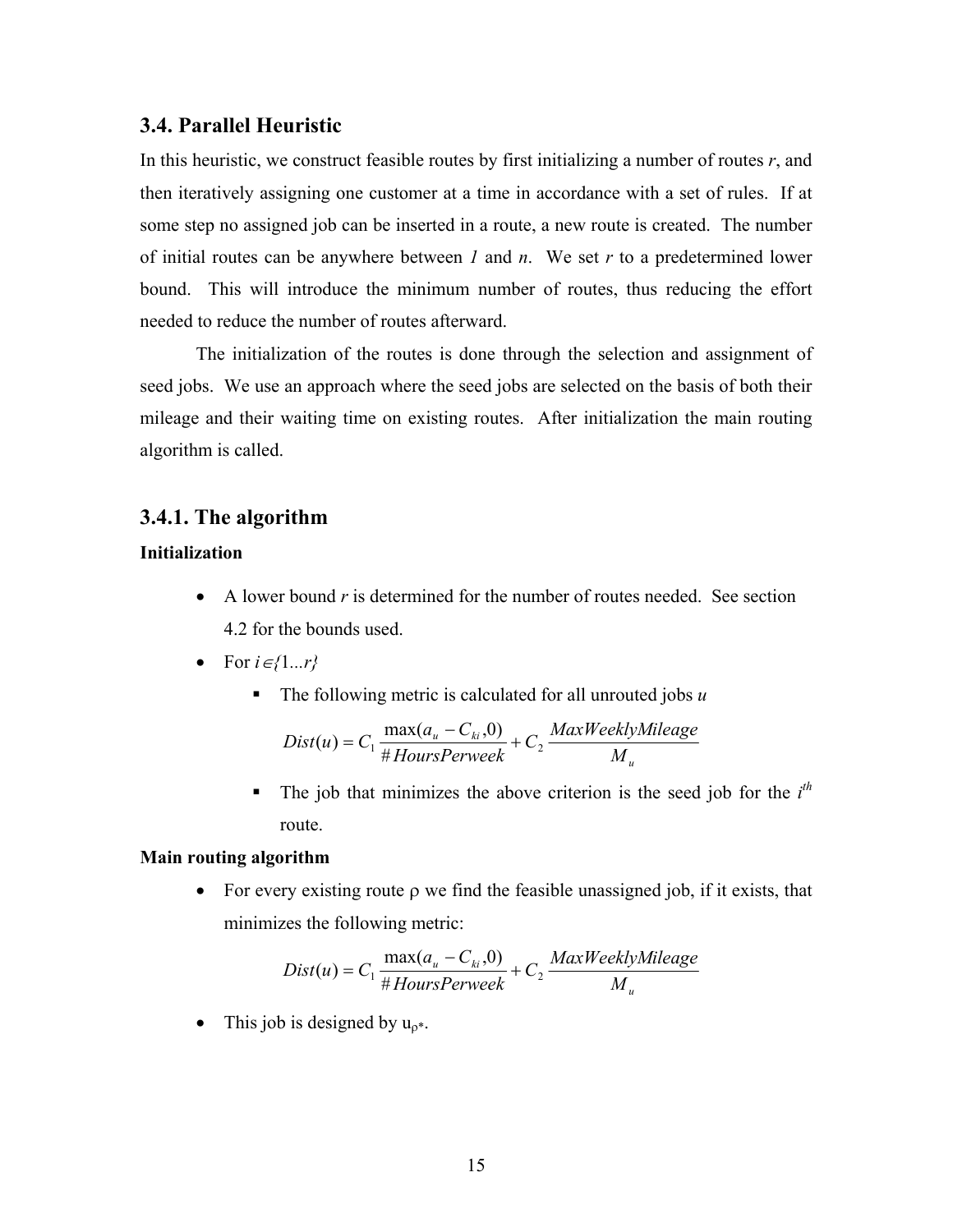- If there exists an unassigned job that can be inserted in the existing routes, the one that satisfies the relation, Min  $Dist(u_{\rho^*}) \rho \in$  existing routes, it is selected and added to the corresponding route
- If no unassigned can be added to the existing route a new route is created. Then, its seed is selected as in the initialization phase.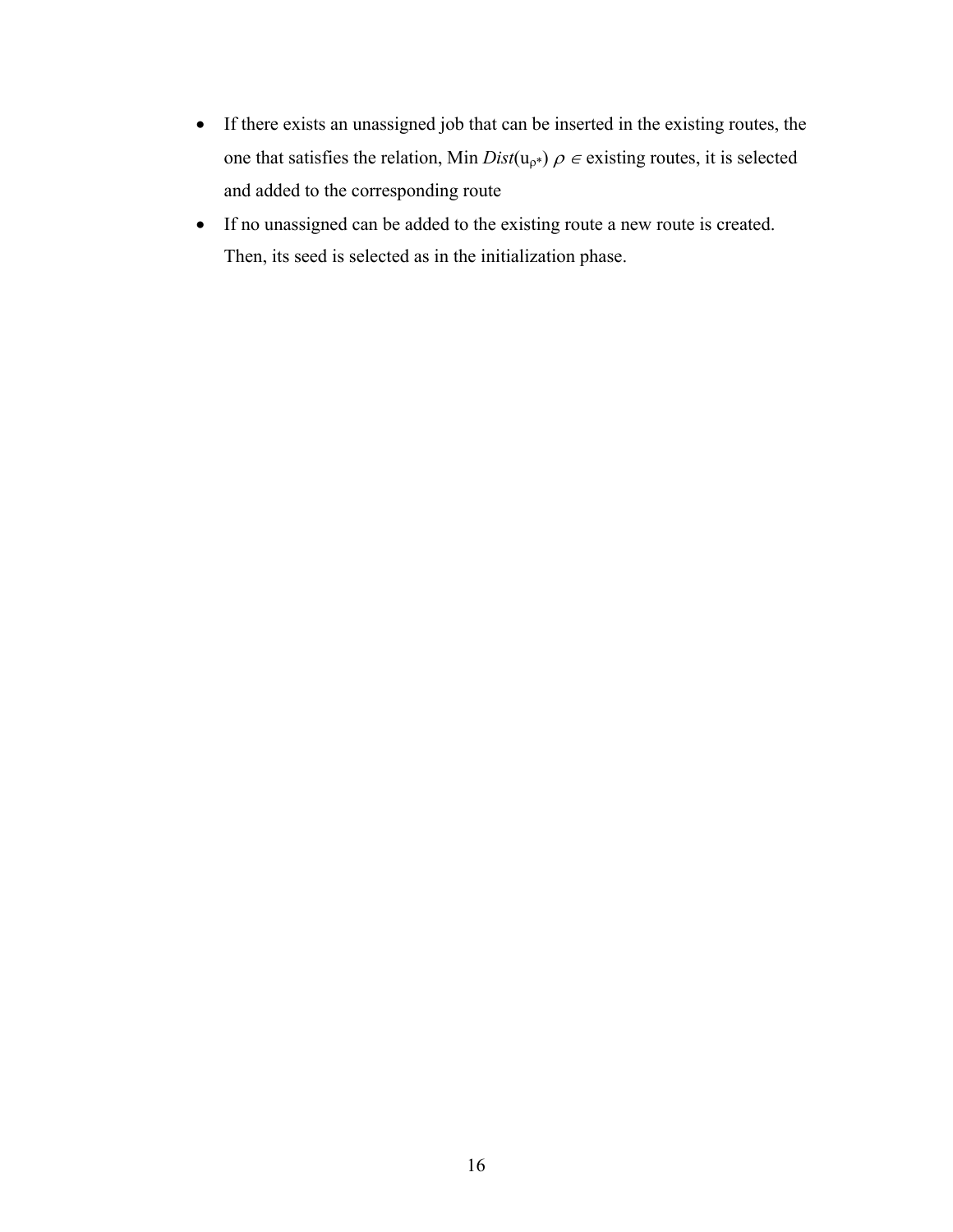## **Chapter 4 Computational Experiments**

#### **4.1. Test Problems**

The most widely used vehicle routing test problems are the 14-benchmark problems described by Christophides, Mingozzi and Toth 1979. As the problem addressed in this work is unique in its characteristics and these test problems are not suited for our case, it is important to generate a new set of benchmark problems to assess the performance of the newly developed heuristics.

To test our approach, a set of problems related to TLS Company operations has been generated. First, a cluster of deliveries is randomly generated and uniformly assigned to the forty-three FDCs served by the NDC. Then random time windows of 24 hours that start and end in the same day are randomly assigned to the generated deliveries. The algorithm used follows these steps:

- 1. Define # of jobs (deliveries) *n*
- 2. Define maximum # jobs/FDC/week *Maxjobs*
- 3. Generate a vector containing the identifiers of each of the FDCs, *Maxjobs* times.
- 4. Perform a random permutation on the initial vector
- 5. Select the first *n* elements of the permuted vector. They correspond to the required visits to the FDCs (jobs)
- 6. For each job
	- Generate randomly a time window
	- Assign the time window to the job

#### **4.2. Lower Bounds**

In order to evaluate the quality of the new heuristics, lower bounding procedures are developed and applied to the benchmark problems. We present in this section four different lower bounds on the number of vehicles.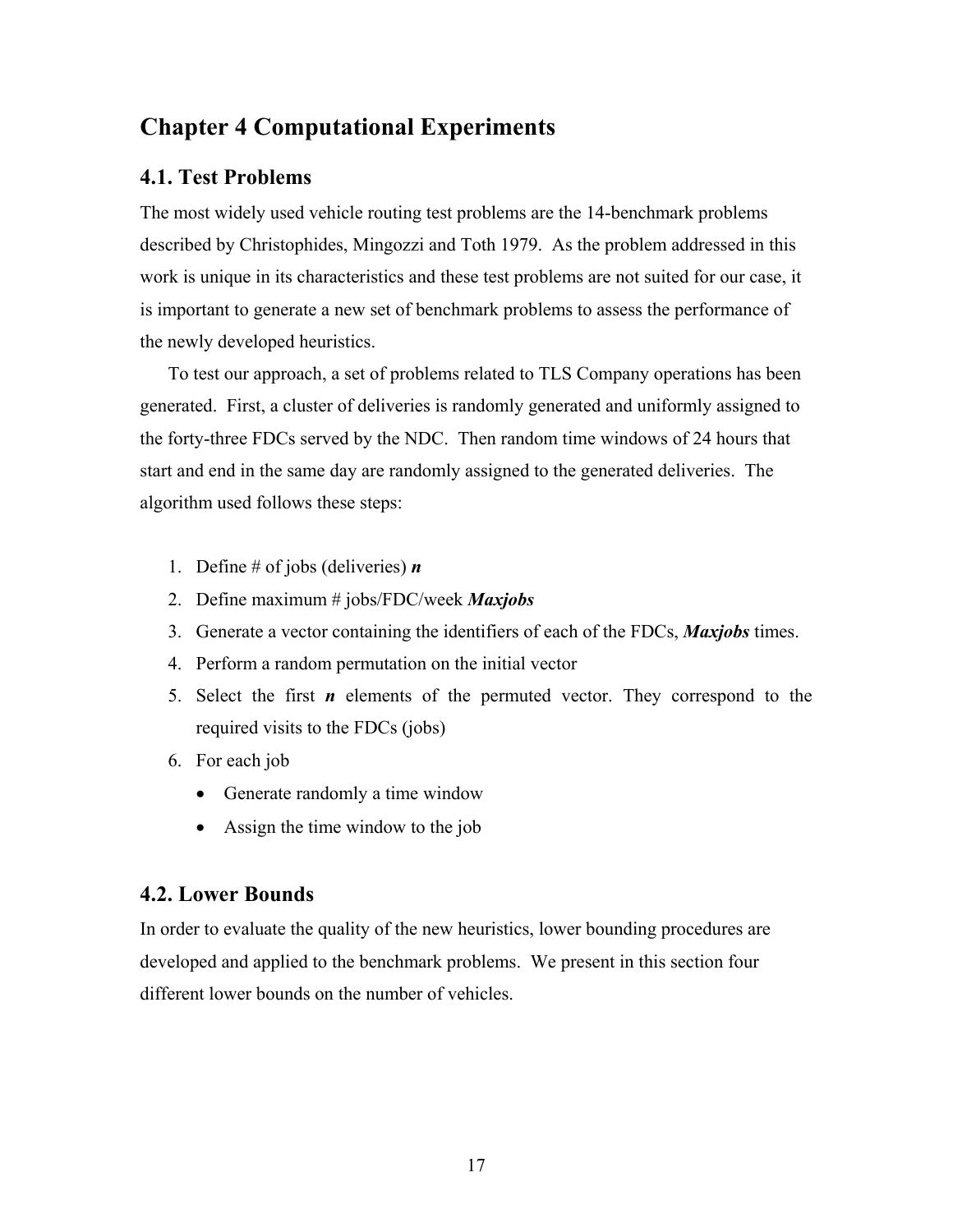We first formulate the Bin Packing Problem consisting of *n* jobs (items) and *n* vehicles (Bins). Let also  $w_i$  be the mileage of the job and  $c$  its maximum weekly mileage.

$$
\min z = \sum_{i=1}^{n} y_i
$$
  
Subject to

$$
\sum_{i=1}^{n} x_{ij} = 1 \quad j \in V = \{1...n\}
$$
  
x<sub>ij</sub> = 1 if job *j* is assigned to vehicle *i*, *i*, *j*  $\in$  *V*  
= 0 otherwise

 $y_i = 1$  if the vehicle *j* is used, *i*  $\in V$  $= 0$  otherwise

The first lower bound is obtained by solving the continuous relaxation of  $0 \le x_{ij} \le 1$  and  $0 \le y_i \le 1$ . The solution of this relaxed problem is

$$
z = \frac{\sum_{i=1}^{n} w_i}{c}
$$

So a first lower bound is

$$
L_1 = \left\lceil \frac{\sum_{i=1}^n w_i}{c} \right\rceil
$$

The second lower bound to the bin-packing problem uses a more elaborate algorithm developed by Martello and Toth [1990]. The principle of this algorithm lies in the following theorem:

*For any instance I of a Bin Packing Problem and any integer number* <sup>α</sup> *0<=*α*<=c/2, let:* 

$$
J_1 = \{ j \in V \Big| w_j > c - \alpha \}
$$

$$
J_2 = \{ j \in V \Big| c - \alpha \ge w_j > c/2 \}
$$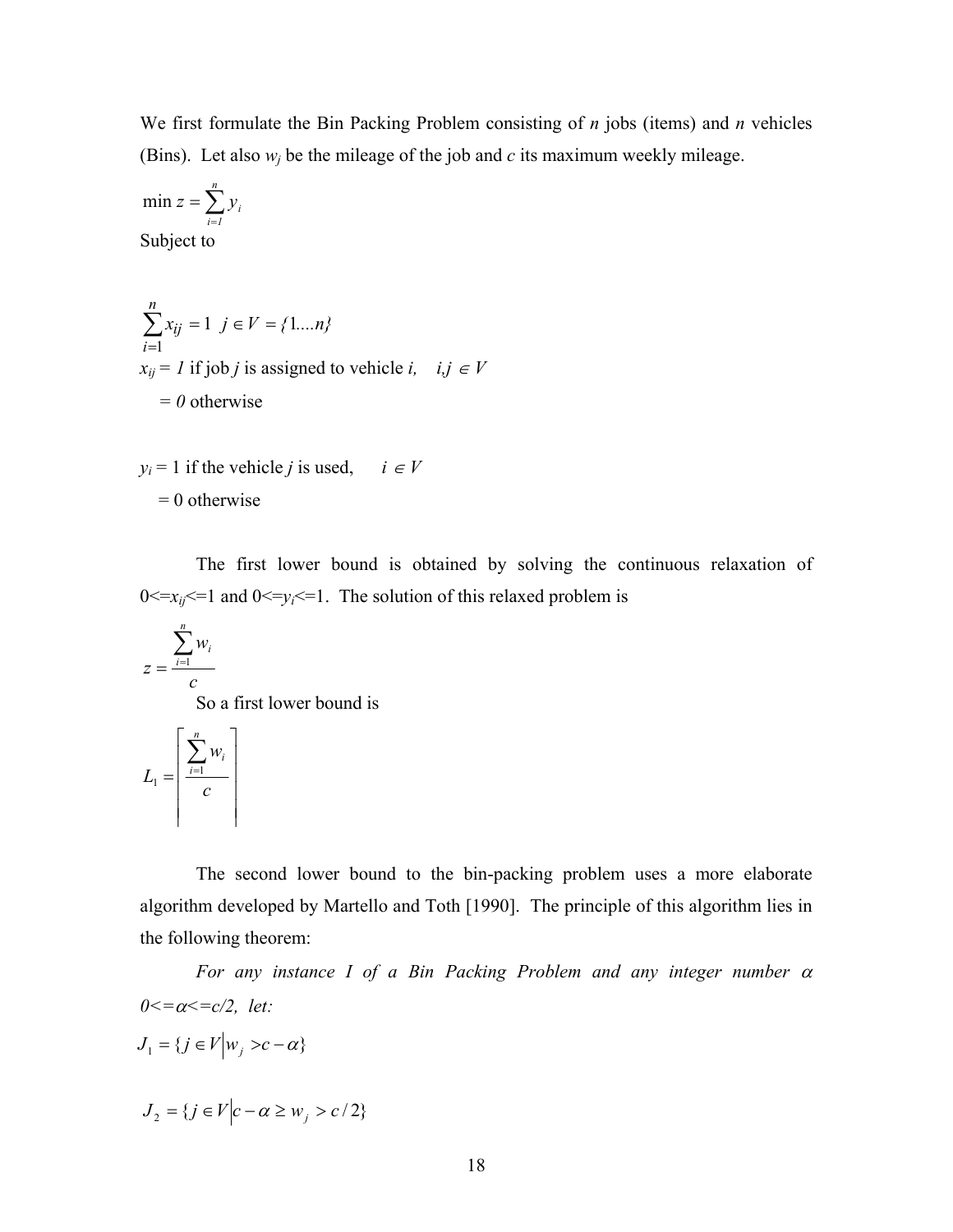$$
J_3 = \{ j \in V \big| c / 2 \ge w_j \ge \alpha \}
$$

and

$$
L(\alpha) = |J_1| + |J_2| + \max(0, \left[ \frac{\sum_{j \in J_3} w_j - (|J_2| c - \sum_{j \in J_2} w_j)}{c} \right])
$$

then

$$
L_2 = \max \{ L(\alpha) : 0 \le \alpha \le c/2, \alpha \text{ integer} \}
$$

is a lower bound of the problem.

A third lower bound can be determined by considering the time a vehicle has to travel and wait to visit each customer *i* in an optimal schedule and then using the lower bound *L2* defined above. As the waiting time depends on the sequence of customers each vehicle is visiting, we introduce a new time

$$
\Phi_i = \min(\max(a_j - b_i - P_i, 0)), \qquad j \in V \qquad \text{and} \qquad a_i + P_i \le b_j
$$

 The above equation determines the minimum amount of time a job has to wait before being processed. Let *UB* be some upper bound on the number of vehicles needed and *n* the number of jobs to be processed. At least *n-UB* jobs are subject to be waiting before their processing. Let  $\Phi_{11}$ ,  $\Phi_{12}$ ...  $\Phi_{1n-UB}$  be the *n-UB* least values of  $\Phi_I$  and define T=1week. As the optimal solution requires to consider more potential waiting timesΦ*I*, a Lower bound on the number of vehicles is the minimum number of bins of capacity T for the following bin-packing problem of  $2n$ -UB items of size:  $P_1...P_n$ ,  $\Phi_{l1}$ ,  $\Phi_{l2}...$   $\Phi_{ln-UB}$ .

The last lower bound is based on the network flow algorithm proposed by Horn (1979). This algorithm minimizes the maximum lateness on m identical machines for n single operation Jobs while allowing preemption. Our approach consist of setting the starting number of machines to some lower bound on the number of vehicles, then increasing gradually the number of machines, and applying Horn's algorithm until the maximal maximum lateness becomes positive. Then the number of machine in the last iteration is a lower bound for the problem addressed.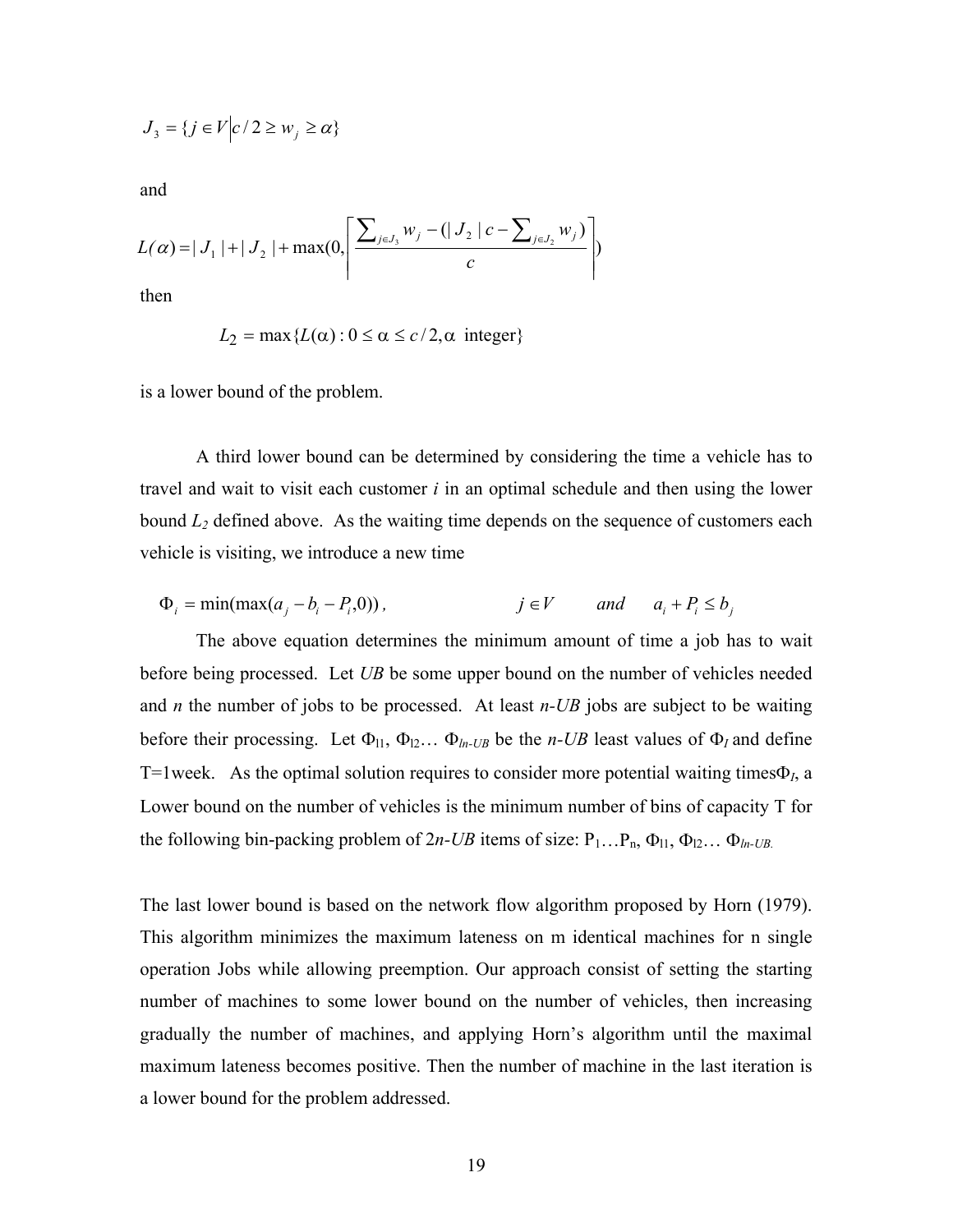## **4.3. Computational Results**

The different heuristics described above were implemented using Matlab. Computation was performed on a 2 Ghz PC. The heuristics were applied to 1000-benchmark problems for different size problems: 20, 40, 60, 80, 100 jobs.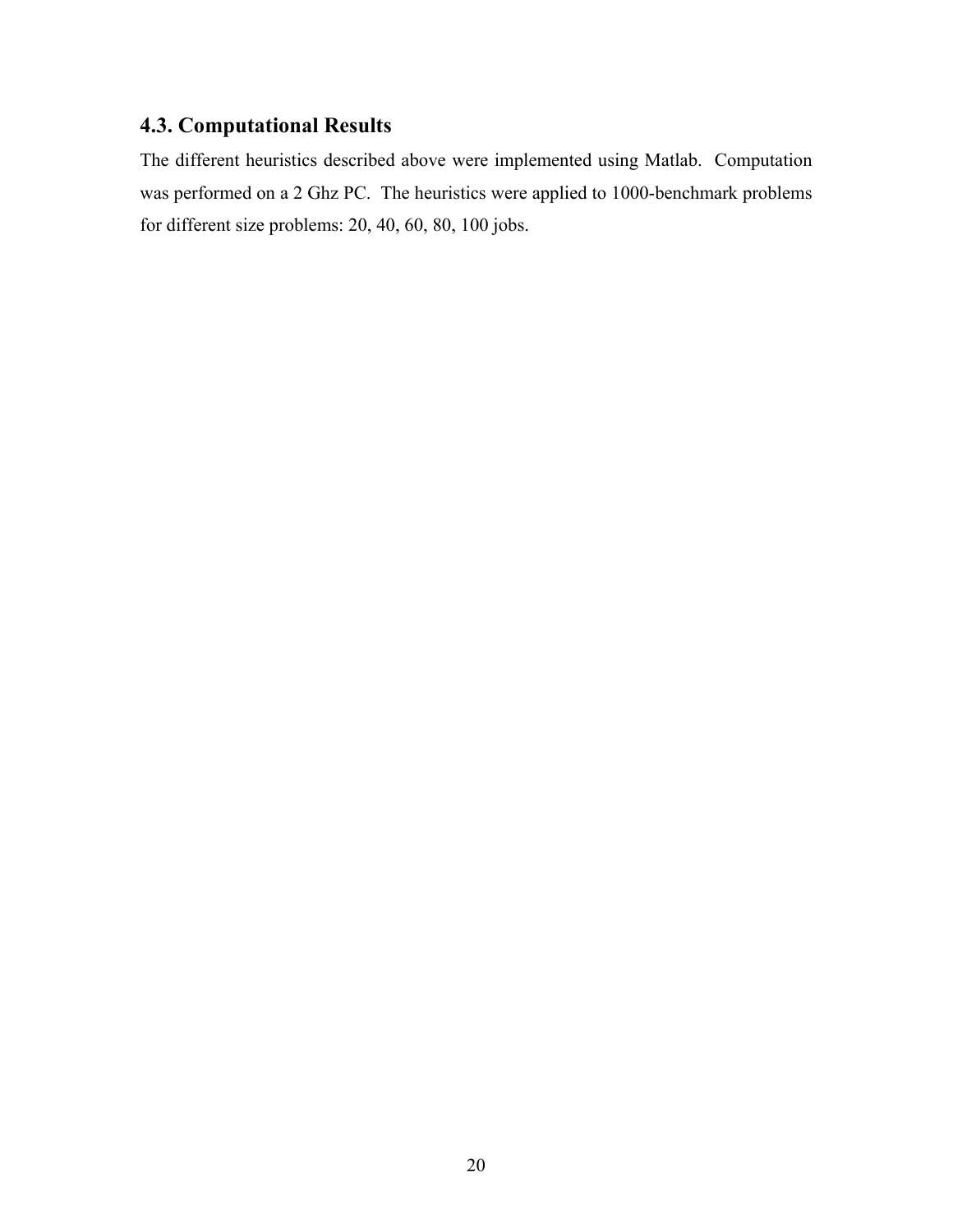

Figure 6: Histogram of the solutions obtained for the different heuristics for 1000 Benchmark problems (20 jobs)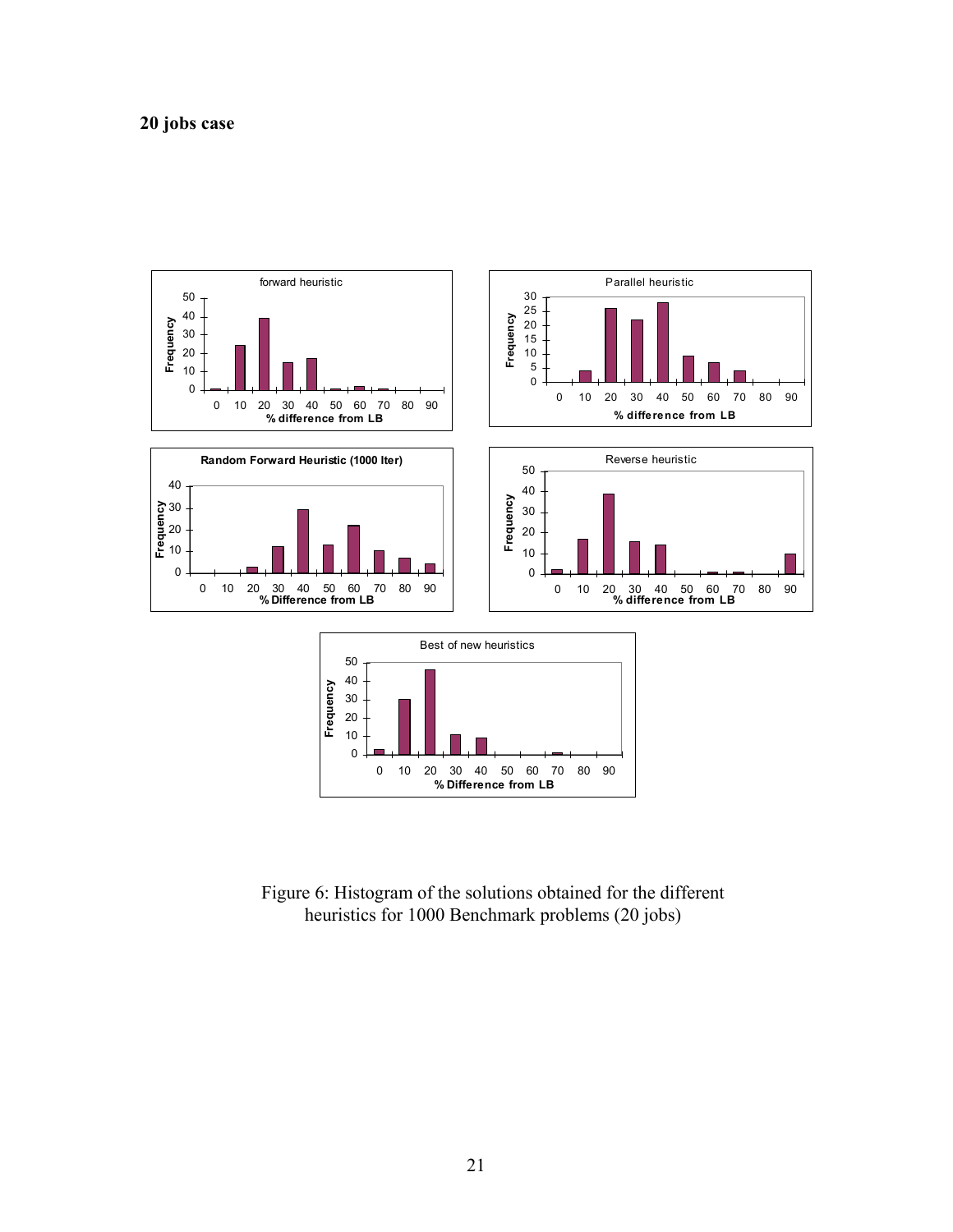



Figure 7: Histogram of the solutions obtained for the different heuristics for 1000 Benchmark problems (40 jobs)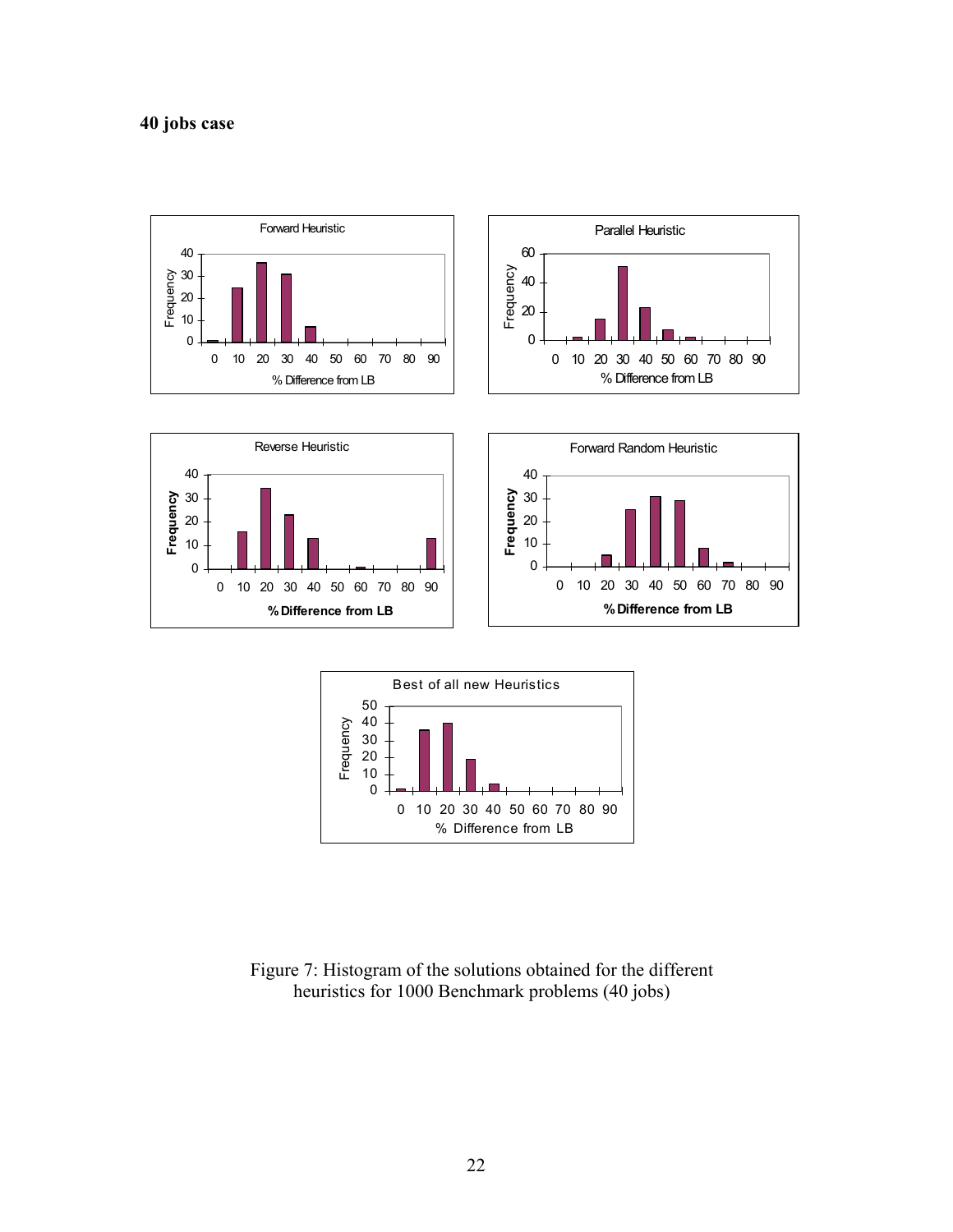



Figure 8: Histogram of the solutions obtained for the different heuristics for 1000 Benchmark problems (60 jobs)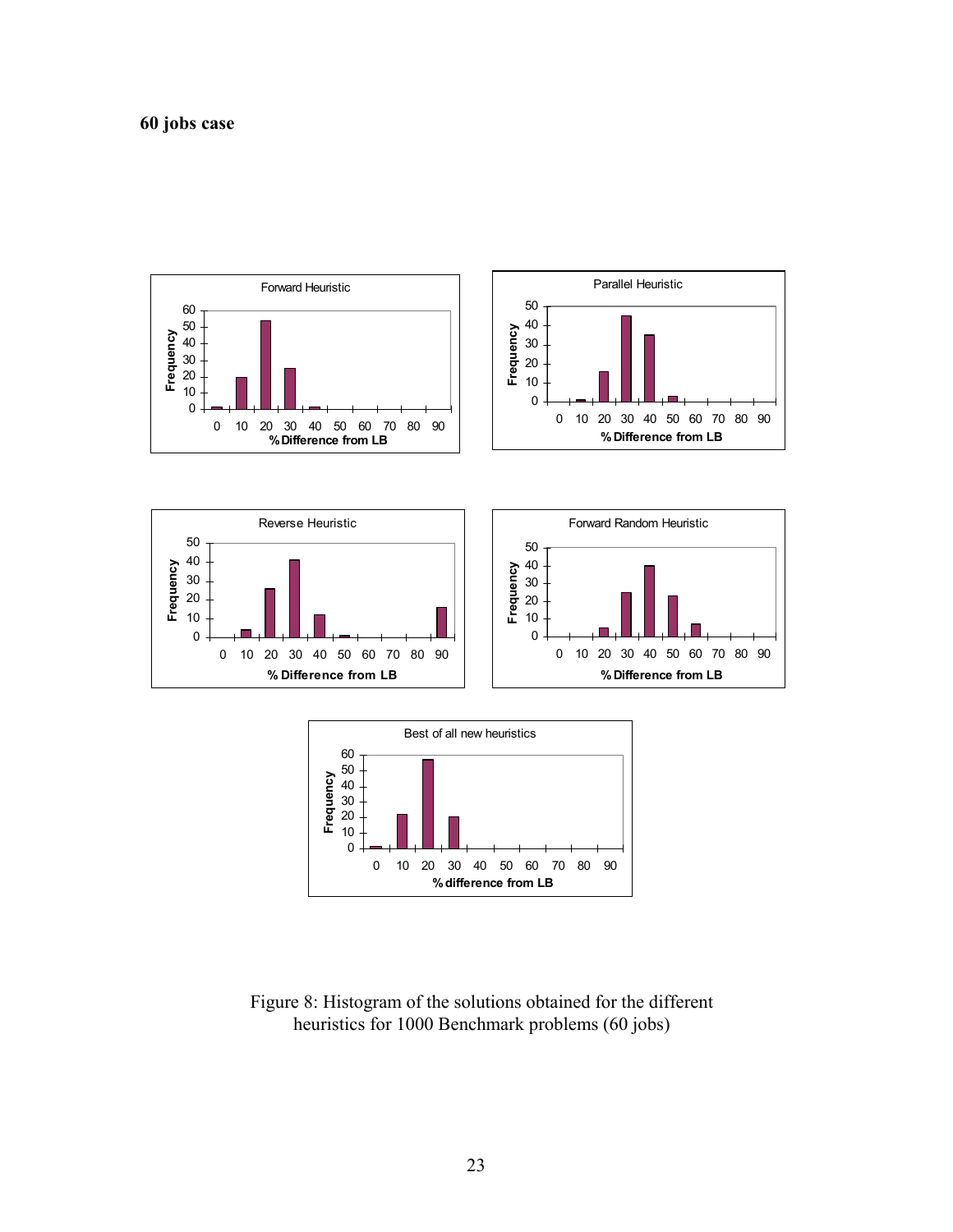



0 10 20 30 40 50 60 70 80 90 **% Difference from LB**

0 20 40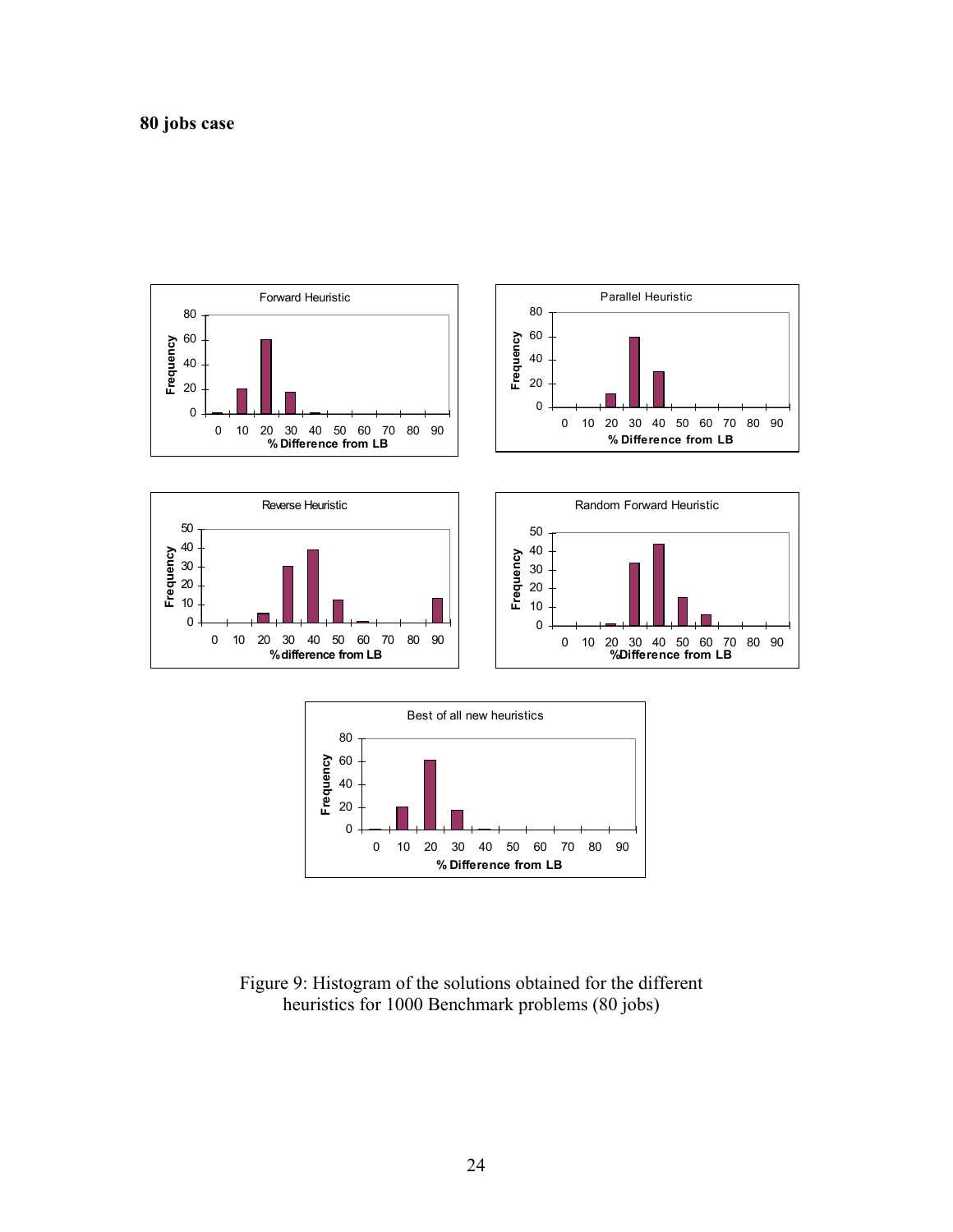The histograms of the solutions obtained from the heuristics for different size problems shows a better performance for the Forward Heuristic over the other methods especially for larger size problems (Figure 5- 9). The average performance is also stable relatively to the other methods (around 25% difference from the Lower Bound Table 2). It can also be noticed that the performance of the Random Forward Heuristic improves relatively faster compared to the other algorithms as the number of jobs increases (Figure 10) while the Reverse Heuristic showed an opposite trend. From all heuristics, the worst case performance of the Forward Heuristic is less than all the others and decreases for bigger size problems -around 30%-40%-. On the other hand, the worse case performance of the Reverse Heuristic ranged from 90 to 100% for all size problems.

 In term of computation time, the Randomized Forward and Parallel Heuristic turn out to be the most demanding –100:1 the time required by the Forward Heuristic while the forward and Reverse Heuristic are the least consuming of computation time. The Forward Heuristic handles problem of realistic size relatively easily (Problems of 150 jobs are solved in approximately 5 seconds).

Concerning the stability of the heuristics, we can conclude from Table 2 that all heuristics except the Reverse Heuristic provide stable results. This is confirmed by the two modes in the solutions histogram of the Reverse Heuristic (Figure5-9).



Figure 10: Heuristics Performance Comparison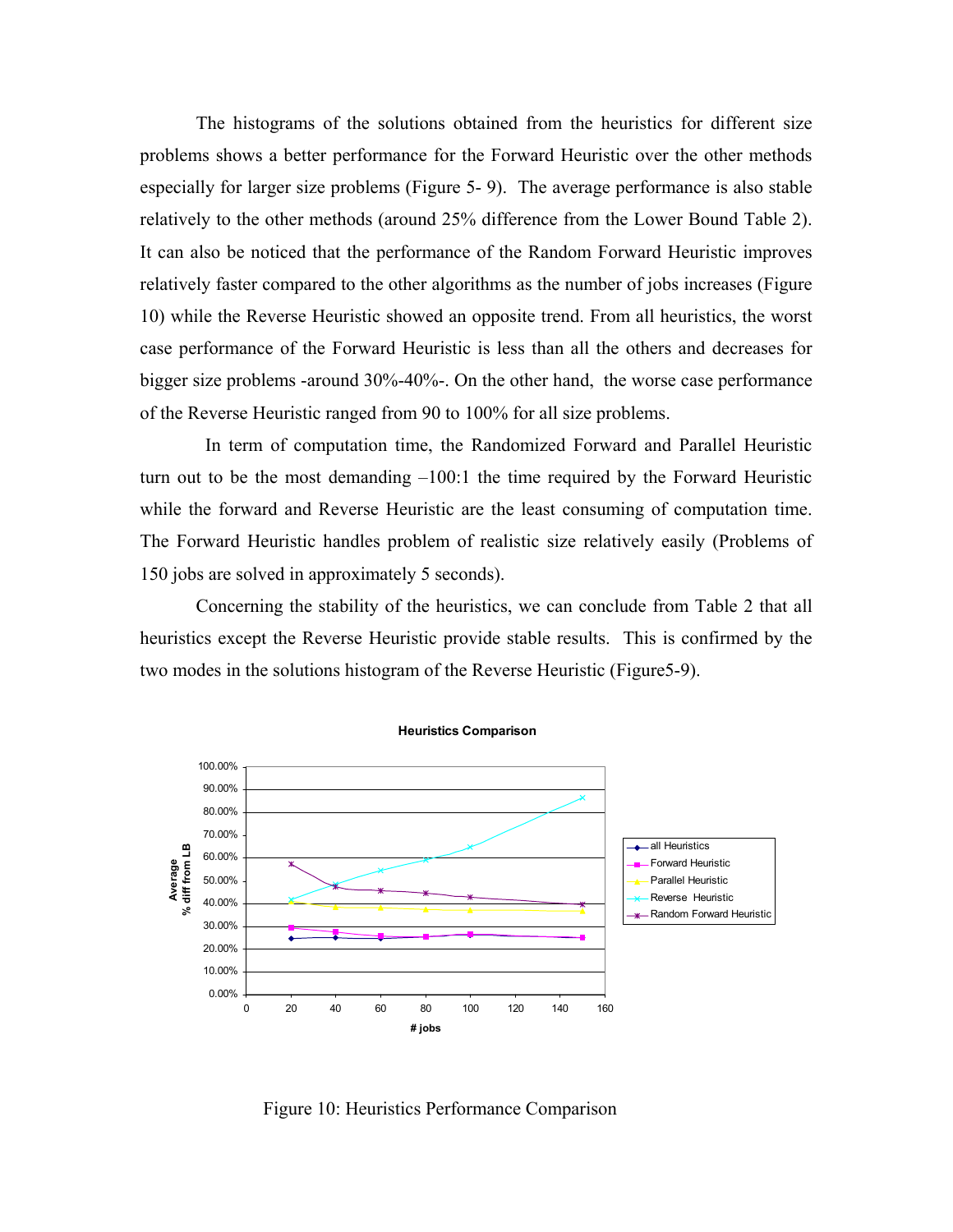|      | <b>Forward Heuristic</b> |         |            | <b>Parallel Heuristic</b> |         |            | <b>Reverse Heuristic</b> |         |            | <b>Rnd Fwd</b><br>Heuristic (1000<br><b>Iterations</b> ) |         |            |
|------|--------------------------|---------|------------|---------------------------|---------|------------|--------------------------|---------|------------|----------------------------------------------------------|---------|------------|
| #    | Avg                      | $%$ Sol | <b>CPU</b> | Avg                       | $%$ Sol | <b>CPU</b> | Avg                      | $%$ Sol | <b>CPU</b> | Avg                                                      | $%$ Sol | <b>CPU</b> |
| of   | $\frac{0}{0}$            | Stdev   | Time       | $\frac{0}{0}$             | Stdev   | Time       | $\frac{0}{0}$            | Stdev   | Tim        | $\frac{0}{0}$                                            | Stdev   | Time       |
| jobs | Diff                     |         | (Sec)      | Diff                      |         |            | Diff                     |         | e          | Diff                                                     |         |            |
|      | from                     |         |            | from                      |         |            | from                     |         |            | from                                                     |         |            |
|      | LВ                       |         |            | LB                        |         |            | LВ                       |         |            | LВ                                                       |         |            |
| 20   | 29.10                    | 14.24   | 0.28       | 40.78                     | 14.74   | 0.79       | 41.61                    | 41.51   | 0.46       | 57.36                                                    | 16.69   | 28.36      |
| 40   | 27.44                    | 8.8     | 0.61       | 38.31                     | 9.27    | 2.77       | 48.47                    | 48.63   | 0.74       | 47.41                                                    | 11.05   | 54.62      |
| 60   | 25.79                    | 6.28    | 1.07       | 38.08                     | 7.63    | 7.74       | 54.46                    | 51.53   | 7.62       | 45.57                                                    | 9.81    | 95.53      |
| 80   | 25.44                    | 6.4     | 1.74       | 37.2                      | 5.74    | 17.08      | 58.96                    | 43.72   | 3.02       | 44.61                                                    | 8.43    | 164.4      |
| 100  | 26.19                    | 5.4     | 2.64       | 37.16                     | 5.5     | 31.94      | 64.7                     | 44.04   | 3.61       | 42.72                                                    | 7.44    | 233.5      |
| 150  | 25.05                    | 3.21    | 5.29       | 36.77                     | 3.36    | 122.8      | 86.43                    | 49.30   | 7.58       | 39.61                                                    | 5.71    | 510.7      |

Table 2: Performance of the heuristics





Figure 11: Computational performance of the heuristics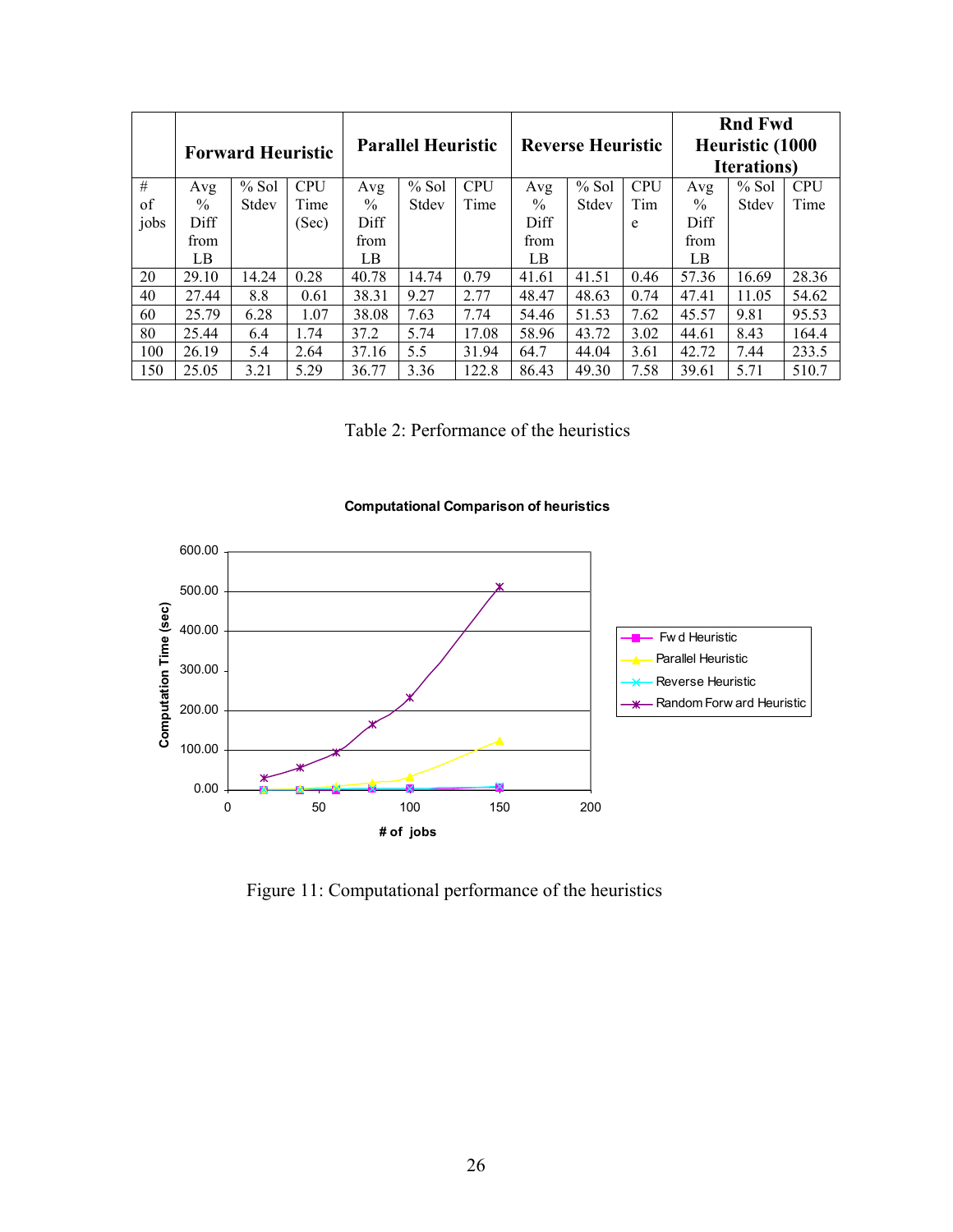#### **4.4 Evaluation of the lower bounding procedures**

To assess objectively the performance of the developed heuristics, special attention needs to be given to the analysis of the quality of the lower bounds. Even though the ratio of the best heuristics solution to Lower bounds was in average of 25 %, this figure is only an upper bound of the real performance of the heuristics.



Figure 12: Effect of Time window length on the Lower Bounding procedures

The figure 12 shows the effect of the time windows on the quality of the lower bounds. For fixed job schedules the heuristic Solutions are at least 5% close to the optimal solution. If the time window length is increased slightly, the quality of the lower bounding procedure drops very quickly from 95% to 75%. This shows the inability of the actual lower bounding procedures to secure good lower bounds when time windows are introduced.

To further check this statement, 100 random benchmark problems of 60 jobs each have been run for different time window values to explore the distribution of the heuristic solutions. It can be noticed that the distribution of the solutions figure 14 is roughly the same for the different time window value and the heuristic is providing better solutions as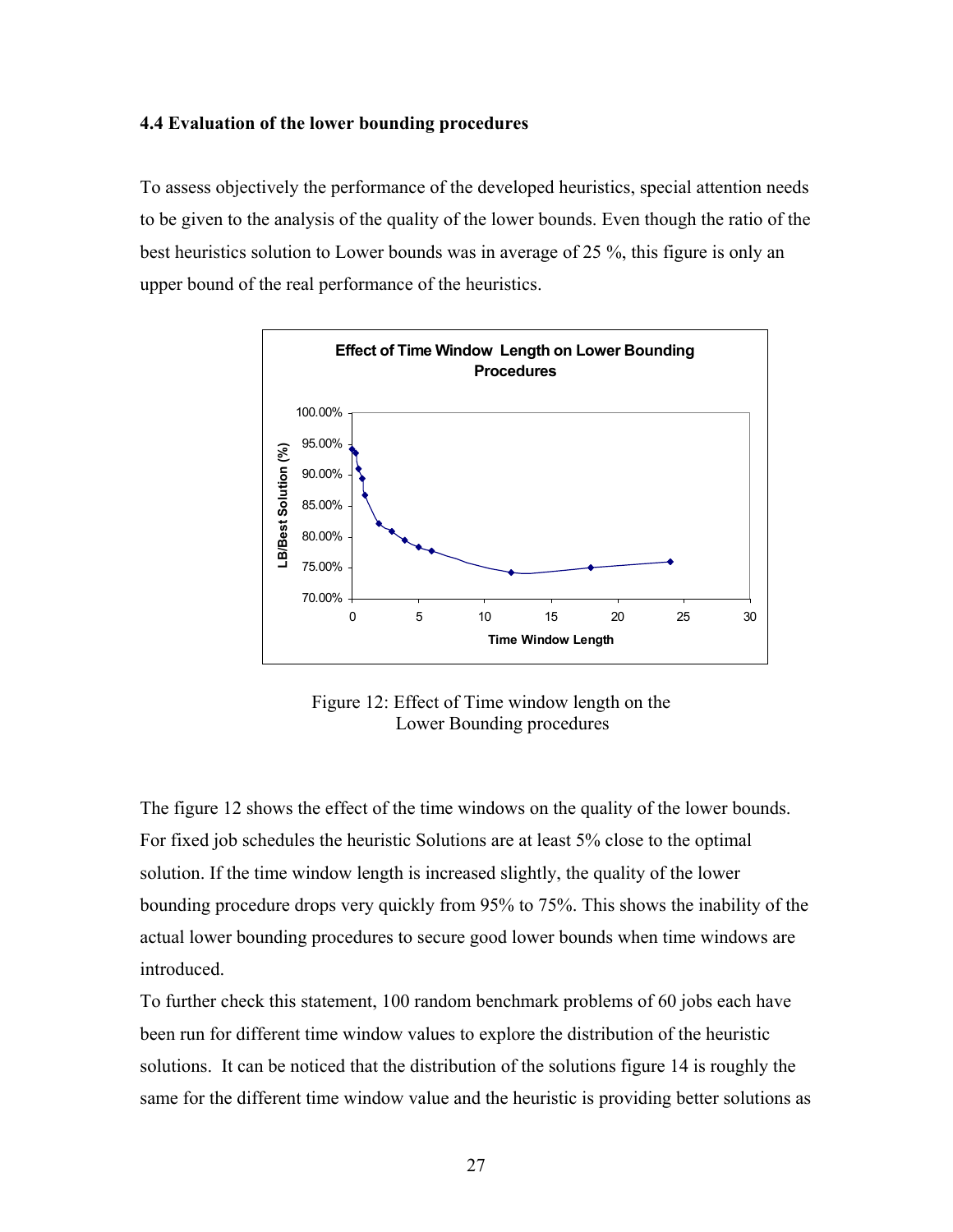the time window is increased. This leads to the conclusion that the lower bounding procedures are less performant as time windows are introduced.



Figure 13: Histogram of the Heuristics solutions For different Time Windows Lower Bounding procedures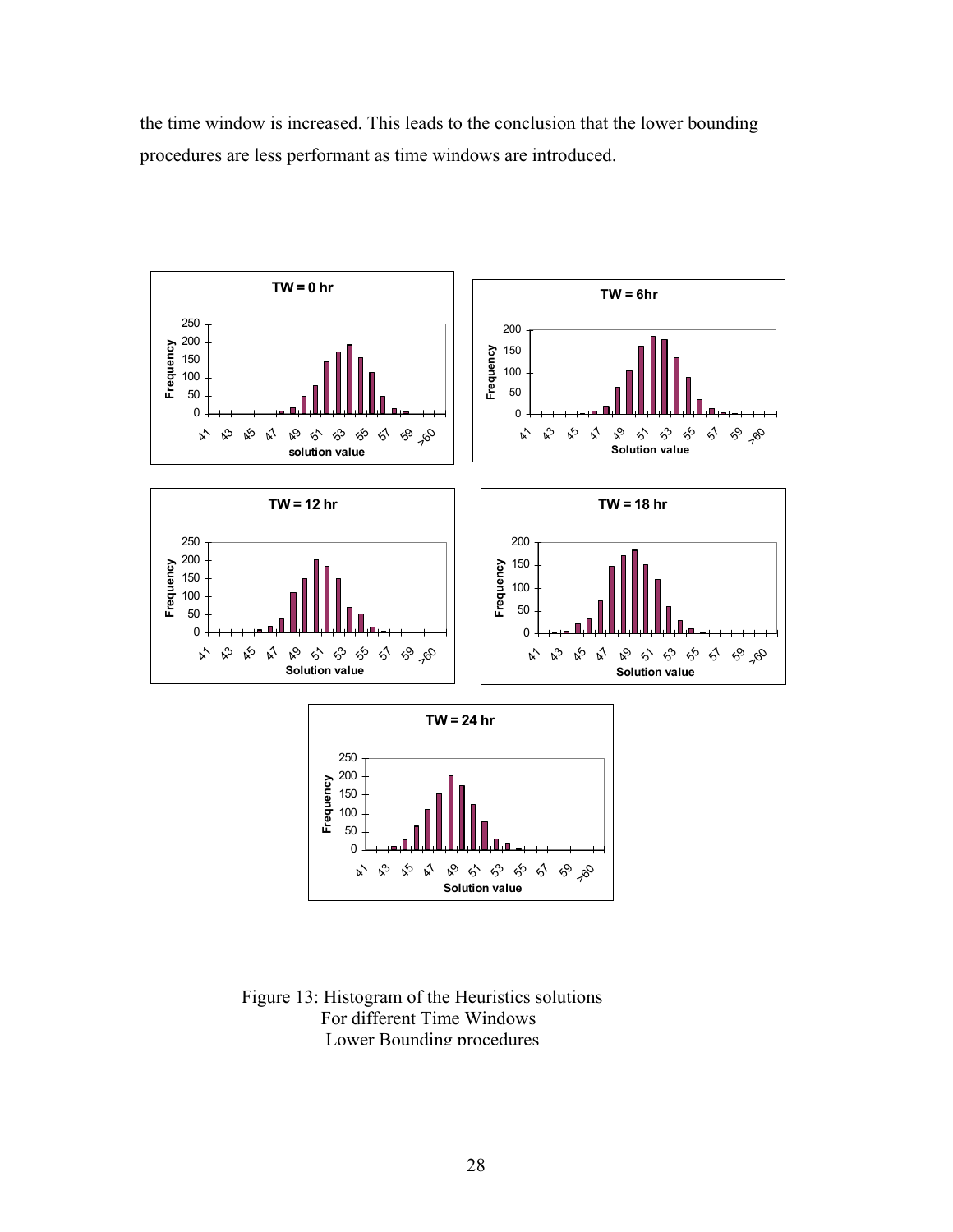## **Chapter 5 Conclusions and Future Research**

#### **5.1 Conclusion**

In this thesis, the difficult problem of scheduling and routing full load vehicles with the objective of minimizing fleet size was addressed. First, we proposed a Mixed Integer Linear Program model for the problem. We also showed the limitation of this approach in handling real-size problems using available software packages. Three lower bounding procedures were developed to secure lower bounds for the optimal solution. The two first methods are based on bin packing problem procedures while the third method is based on flow networks.

Since mathematical models proved to be a computationally expensive way to solve the problem, we developed four construction heuristics based both on sequential and parallel schemes.

To assess the proposed approach, the different heuristics were applied to randomly generated benchmark problems. The average performance of the best heuristic was around 25% higher than the best lower bound. It is conjectured that this is more a function of the weakness of the bounds.

#### **5.2 Future Research**

The following work can be further developed by investigating the following directions:

- o The lower bounding procedures developed for these problems are not necessarily close to the optimal solution. An interesting problem would be to develop more effective bounding schemes. One approach is the use of statistical bounds based on extreme value theory and a technique proposed by Golden and Alt (1979). An example of this can be found in Wilson et al. (2002) in which a lower bounding scheme is developed for a two-stage flow line with dissimilar stage grouping.
- o Better ways of applying randomization to the developed heuristics may be investigated.
- o Improvement routines can be developed to improve the results obtained using the constructive heuristics.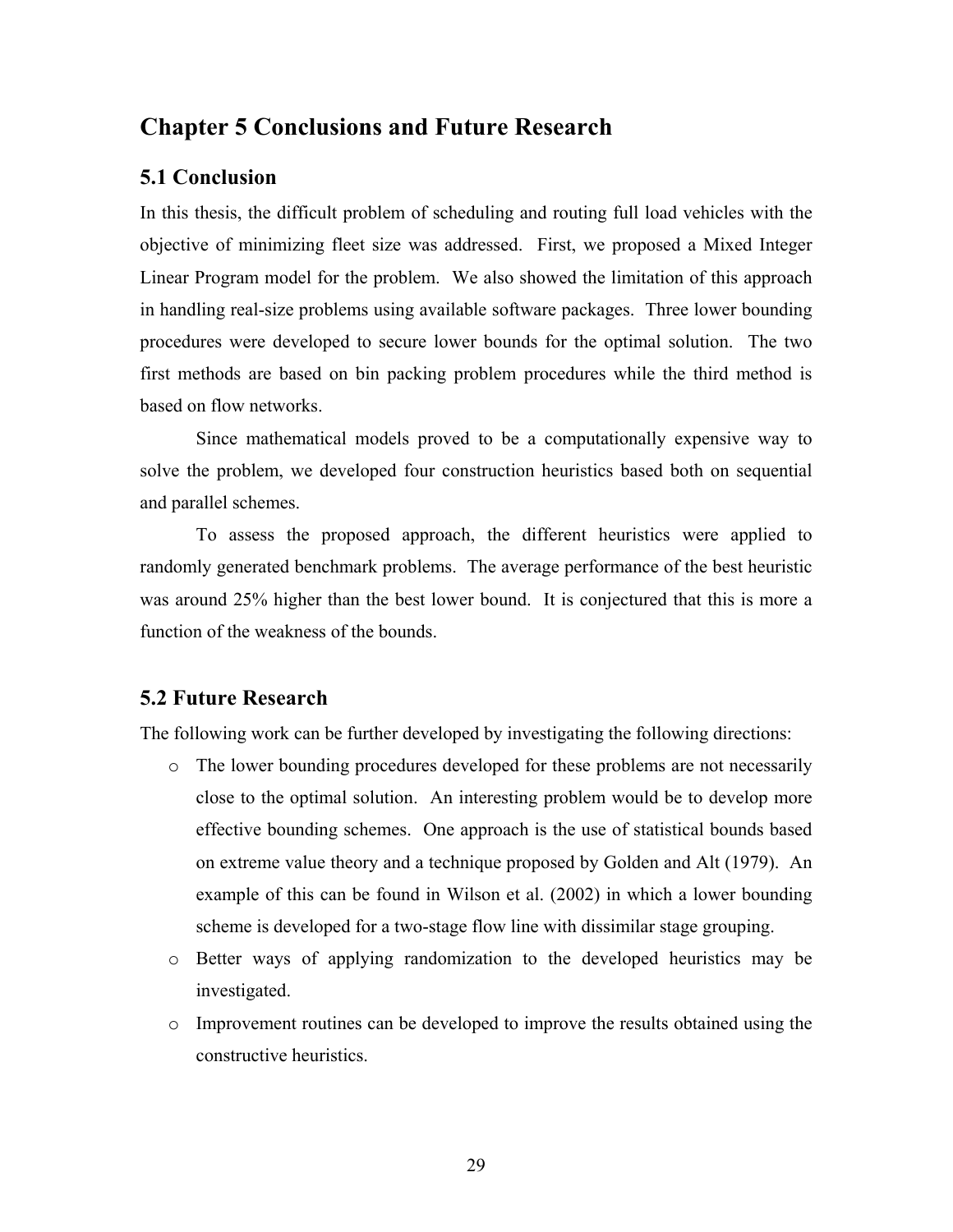o Meta-heuristics approaches such as Tabu-Search, Simulated-Annealing and Genetic Algorithms can be developed for the sake of comparison of effectiveness and computational performance with the heuristics developed in this work.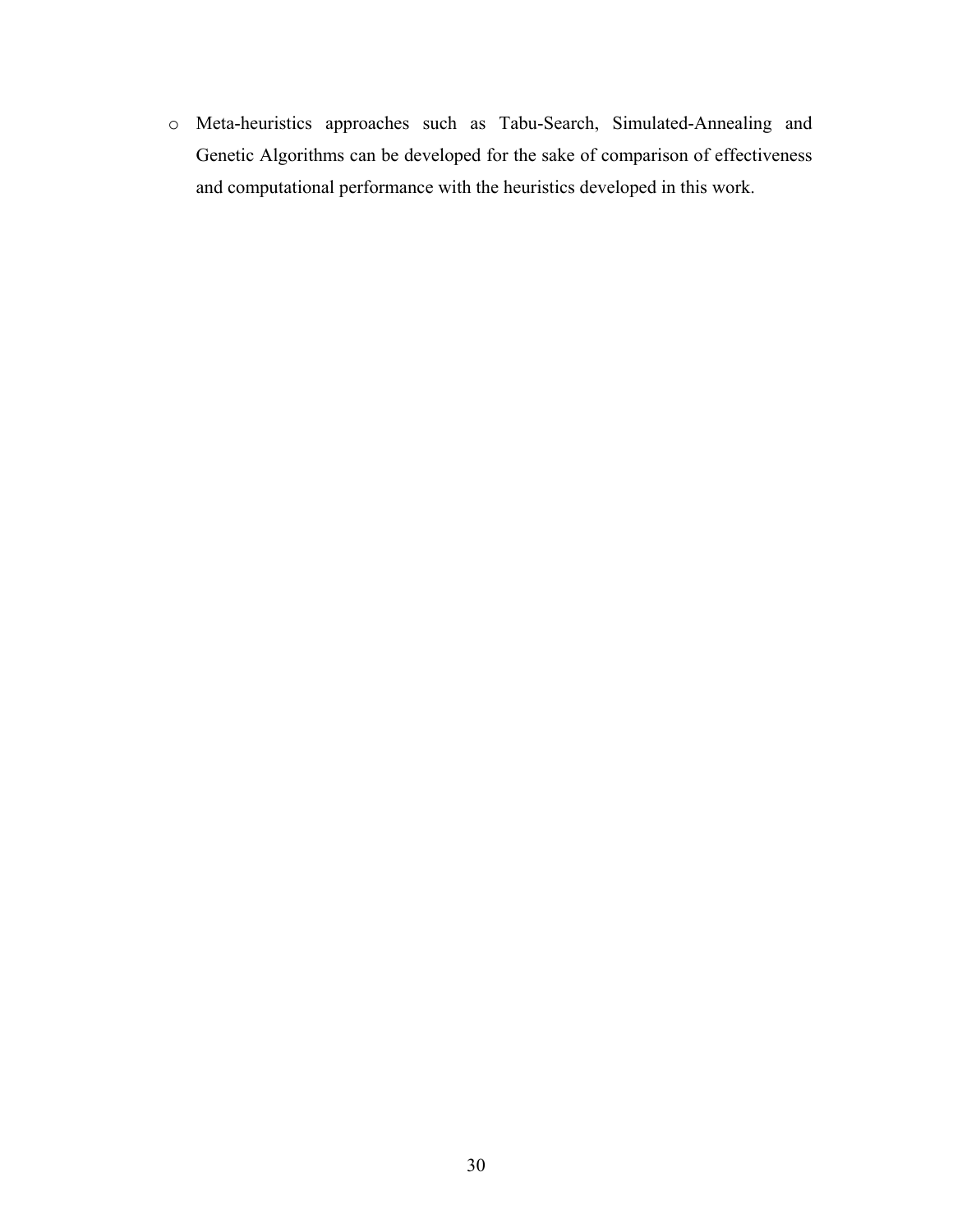# **Bibliography**

Baker, E. and J. Schaffer (1986) Computational experience with branch exchange heuristics for VRTPTW constraints. *Am J Math Management Science* 6, 261-300.

Bard, J.F., G. Kontoravdis, and G. Yu (2002) A branch and cut procedure for the vehicle routing problem with time windows. *Transportation Science* 36(2), 250-269.

Horn, W.A. (1979) Some simple scheduling algorithms

Bodin, L.D., B.L. Golden, A. Assad and M. Ball (1983) Routing and scheduling of vehicles and crews: The state of the art. *Comp Oper Res* 10, 69-211.

Bombien, R (2001) Generating Scheduled Routes for Trucking Services

Cordeau, J-F. and G. Laporte (2001) A tabu search algorithm for the site dependent vehicle routing problem with time windows. *Inform.* 29 (3), *292-297.* 

Desrochers, M., J.K Lenstra, MWP Savelsberg, and F.Soumis (1988) Vehicle routing with time windows: optimization and approximation *Elsevier Scien. Publ* 65-83.

Desrochers, M., J. Desrosiers J., and M. Solomon (1992) A new Optimization Algorithm for the vehicle routing problem with time windows. *Operations Research* 40, 342-354.

Fisher, M. (1995) *Handbooks in OR & MS* 8 *Network Routing pp 1-33 Elsevier*.

Fisher, M. and R. Jaikumar (1981) A generalized assignment heuristic for vehicle routing. *Networks* 11, 109-124.

Golden, B.L., Alt, F.B., 1979. Interval estimation of a global optimum for large combinatorial problems. Naval Research Logistics Quarterly 26(1), 69 – 77.

Golden, B.L. and A.A. Assad (1986) Perspectives on vehicle routing: Exciting new developments. *Operations Research* 14, 803-810.

Koskosidis, Y.A., W.B Powell and M.M Solomon (1992) An optimization based heuristics for vehicle routing and scheduling with soft time windows constraints. *Transportation Science* 26, 69-85.

Laporte, G. and Y. Nobert (1987) Exact algorithms for the vehicle routing problem. *Annals of Discrete Math* 31, 147-184.

Laporte, G., M. Gendreau, J.Y. Potin, F. Semet (2000) Classical and modern heuristics for vehicle routing problem *Intl Trans in Oper Res* 7, 285-300.

Lin, S. and B. Kernighan (1973) An effective heuristic algorithm for the TSP. *Operations Research* 21, 498-516.

Martello, S. and P. Toth, (1990) Algorithms and computer implementation Wiley-Interscience series in discrete mathematics and optimization.

Osman, I.H. (1993) Meta strategy simulated annealing and tabu search algorithms for the VRP. *Annals of Operations Research* 41, 421-451.

Potvin, J.Y., T. Kervahut, B.L. Garcia, J.-M. Rousseau (1996) The VRPTW. *Informs Journal on Computing* 8, 158-164.